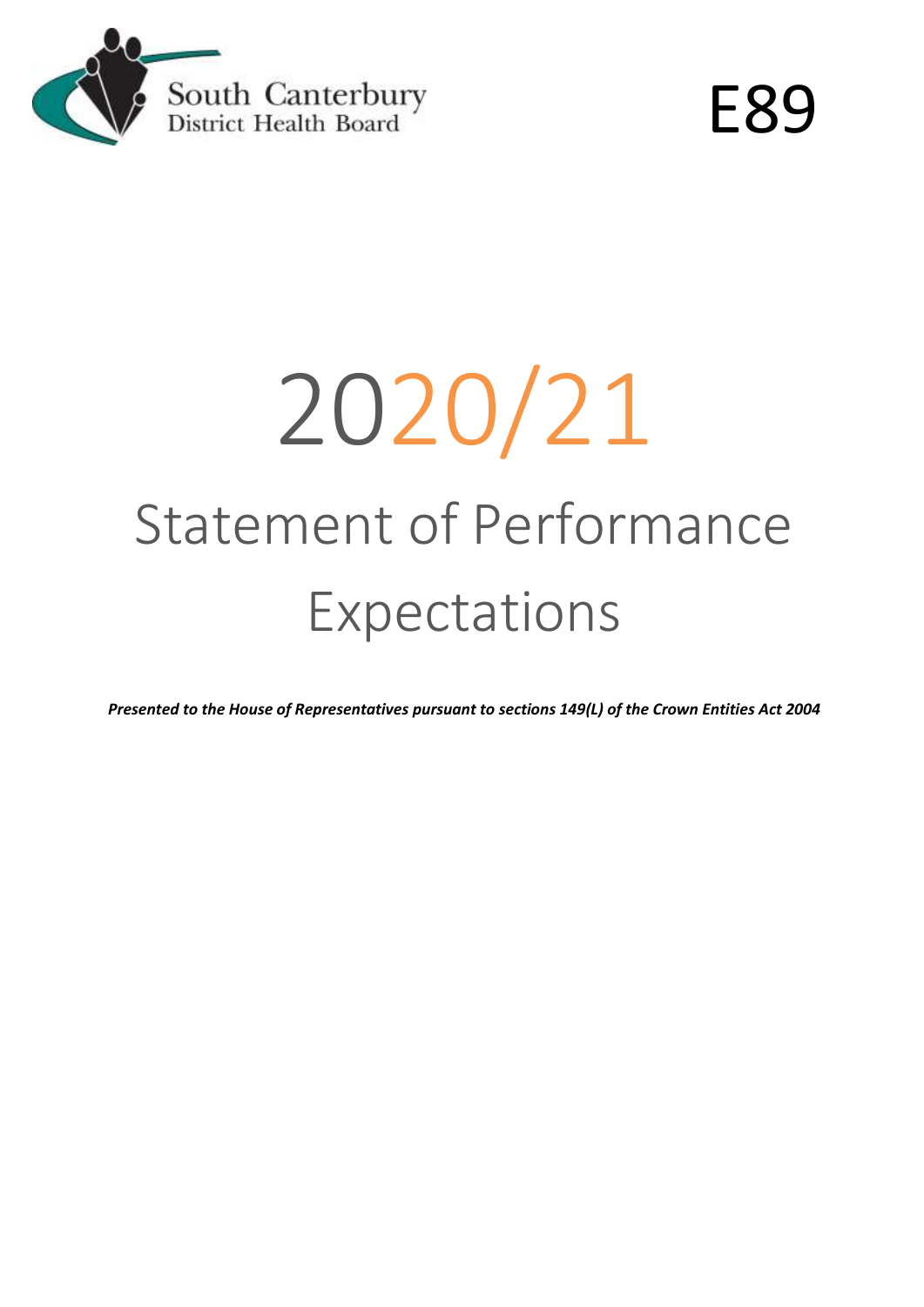# Contents

| 1.0 <sub>1</sub> |  |
|------------------|--|
|                  |  |
| 2.1              |  |
| 2.2              |  |
| 2.3              |  |
| 2.4              |  |
| 2.5              |  |
|                  |  |
| 3.1              |  |
| 3.2              |  |
| 3.3              |  |
| 3.4              |  |
| 3.5              |  |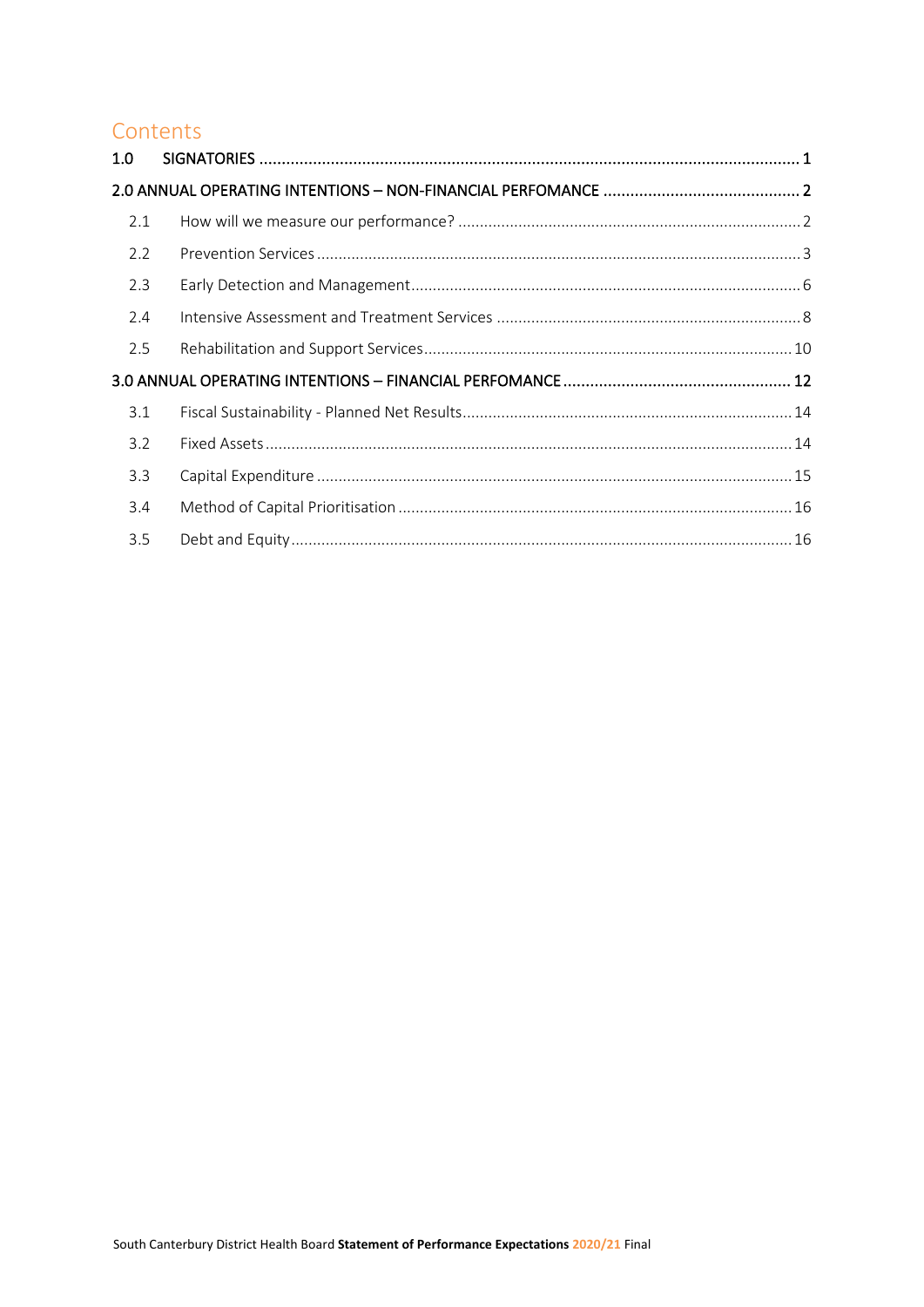# <span id="page-2-0"></span>1. SIGNATORIES

**DATED: 28th of August 2020**

rent

**Ron Luxton Phil Hope** 

**Chair, SCDHB Deputy Chair, SCDHB**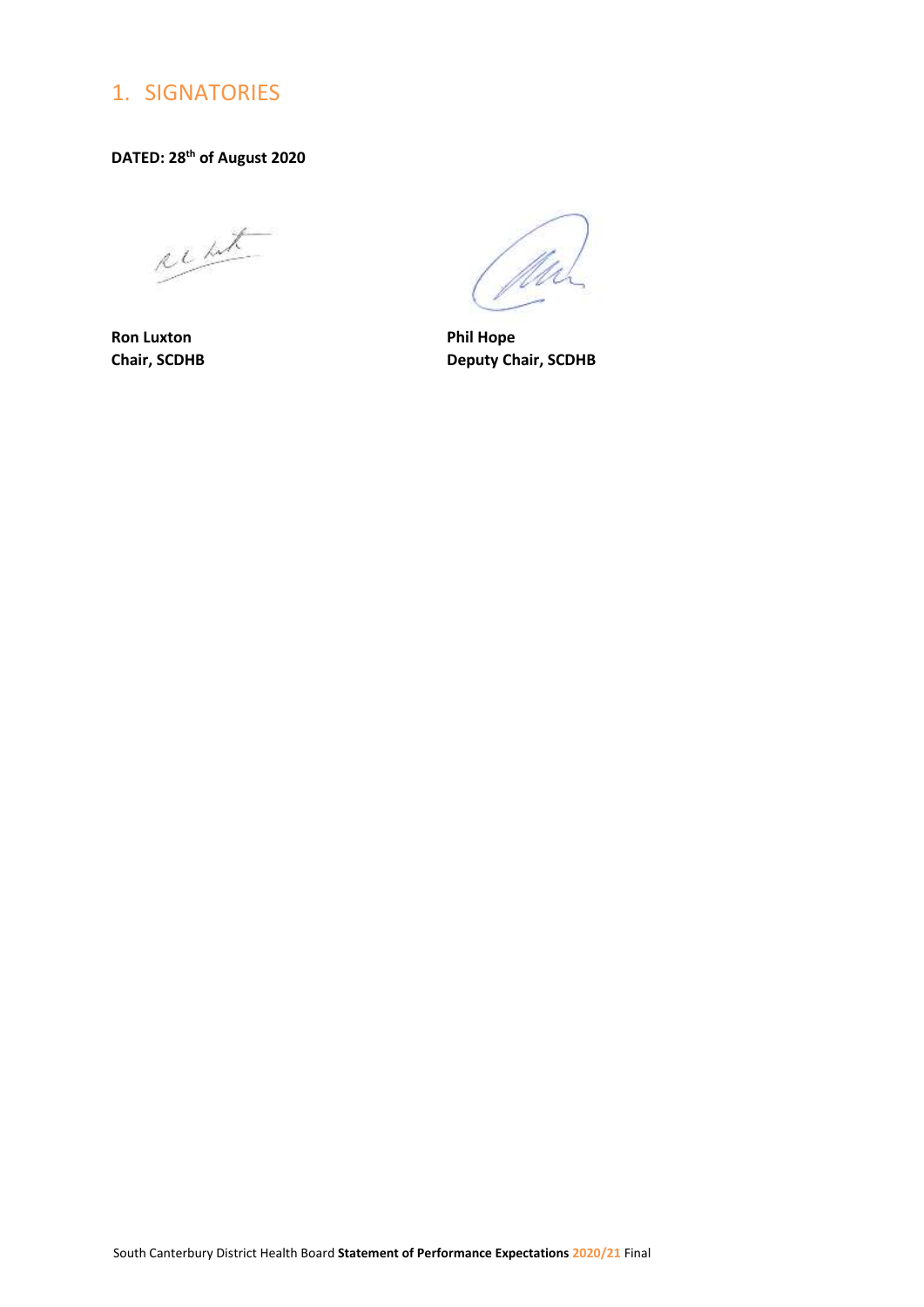# <span id="page-3-0"></span>2. ANNUAL OPERATING INTENTIONS – NON-FINANCIAL PERFOMANCE

# <span id="page-3-1"></span>2.1 How will we measure our performance?

Over the long term, we aim to make positive changes in the health status of our population. As the major funder and provider of health and disability services in South Canterbury, the decisions we make about which services will be delivered utilising our limited pool of resources will have a significant impact on meeting the increasing health demands of our population. If coordinated and planned well, our response will improve the efficiency and effectiveness of the whole South Canterbury health system.

Understanding the dynamics of our population and the drivers of demand is fundamental when determining which services to fund for our population and at which level. Just as fundamental is our ability to assess whether the services we are purchasing and providing are making a measurable difference in the health and wellbeing of our population.

#### **Figure 1: Scope of DHB operations – output classes against the continuum of care.**



OUR OUTPUTS COVER THE FULL CONTINUUM OF CARE FOR OUR POPULATION.

One of the functions of this document is to demonstrate how we will evaluate the effectiveness of the decisions we make on behalf of our population. Over the longer term, we do this by measuring our performance against a set of desired population health outcomes and impact measures. These longerterm health indicators are highlighted in our Statement of Intent.

Over the short term, we evaluate our performance on an annual basis by providing a forecast of our planned outputs (what services we will fund and deliver in the coming year) and the standards we expect to meet. We then report actual performance against this forecast in our end of year Annual Report.<sup>1</sup> The following sections presents the South Canterbury DHB's statement of performance expectations for 2020/21.

In order to present a representative picture of performance, outputs have been grouped into four *'output classes'*; Prevention Services; Early Detection and Management; Intensive Assessment and Treatment Services; and Rehabilitation and Support Services. These reflect the full health and wellbeing continuum (illustrated above); from keeping people healthy and well, through identifying and treating illness, to supporting people to age well.

Identifying a set of appropriate measures for each class is difficult. We cannot simply measure *'volumes'*. The number of services delivered or the number of people who receive a service is often less important than whether *'the right person'* or *'enough'* of the right people received the service, and whether the service was delivered *'at the right time'*. We therefore present a mix of measures that address four key aspects of performance: Quantity  $(V)$  – to demonstrate volumes of services

*<sup>1</sup> SCDHB Annual Reports can be found a[t www.scdhb.health.nz](http://www.scdhb.health.nz/)*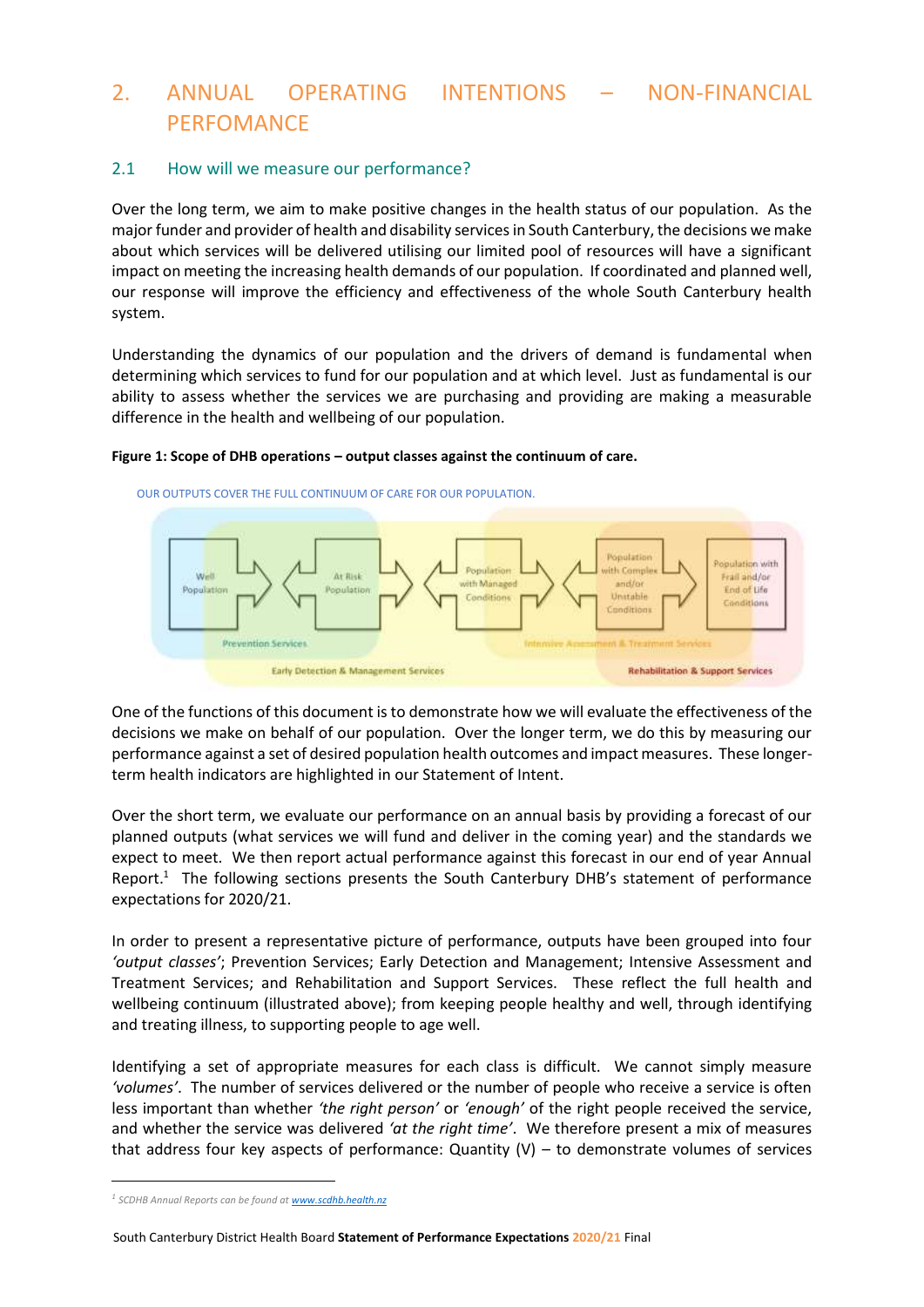delivered; Quality  $(Q)$  – to demonstrate safety, effectiveness and acceptability; Timeliness (T) – to demonstrate responsive access to services; and Coverage (C) – to demonstrate the scope and scale of services provided.

The output measures chosen reflect a reasonable picture of activity across the whole of the South Canterbury health system and cover the activities with the potential to make the greatest contribution to the wellbeing of our population in the shorter term and to the health outcomes we are seeking over the longer term.

# *Setting standards*

In setting performance standards, we have considered the changing demographics of our population, increasing demand for health services and the assumption that funding will be limited. Targets reflect the strategic goals of the DHB ensuring integrated person-centred care and health equity for all by increasing the coverage of prevention programmes, reducing acute or avoidable hospital admissions, and maintaining access to services by reducing waiting times and delays in treatment.

Where available, past years' results have been included in our forecast to give context in terms of current performance levels. Some data is provided to the DHB by external parties and is provided by calendar and not financial year, where this occurs this has been noted. National Targets are set to be achieved by the final quarter of any given year. In line with national performance reporting, baselines refer to the final quarter (April – June) result. Where measures are also included in 'DHB Performance Measures' which sets out the Ministry of Health's Performance Monitoring Framework, these are referenced as such. The following abbreviations are used: CW – Improving child wellbeing, MH – Improving mental wellbeing, PV – Improving wellbeing through prevention, SS – Better population health outcomes supported by a strong and equitable public health and disability system, PH – Better population health outcomes supported by primary health care.

# *Where does the money go?*

The table on page 12 provides a summary of the 2020/21 budgeted financial expectations by output class.

Over time, we anticipate it will be possible to use this output class framework to demonstrate changes in allocation of resources and activity from one end of the continuum of care to the other.

# **Output Class**

# <span id="page-4-0"></span>2.2 Prevention Services

# *Output class description*

Preventative health services promote and protect the health of the whole population, or identifiable sub-populations, and address individual behaviours by targeting population-wide changes to physical and social environments that engage, influence and support people to make healthier choices. These services include education programmes and services to raise awareness of risk behaviours and healthy choices, the use of legislation and policy to protect the public from toxic environmental risks and communicable diseases, and individual health protection services such as immunisation and screening programmes that support early intervention to modify lifestyles and maintain good health.

These services are the domain of many organisations across the region including: The Ministry of Health; Community and Public Health (the public health unit of Canterbury DHB which provides services for the South Canterbury region); primary care and general practice; a significant array of private and non-government organisations; and local and regional government. Services are provided with a mix of public and private funding.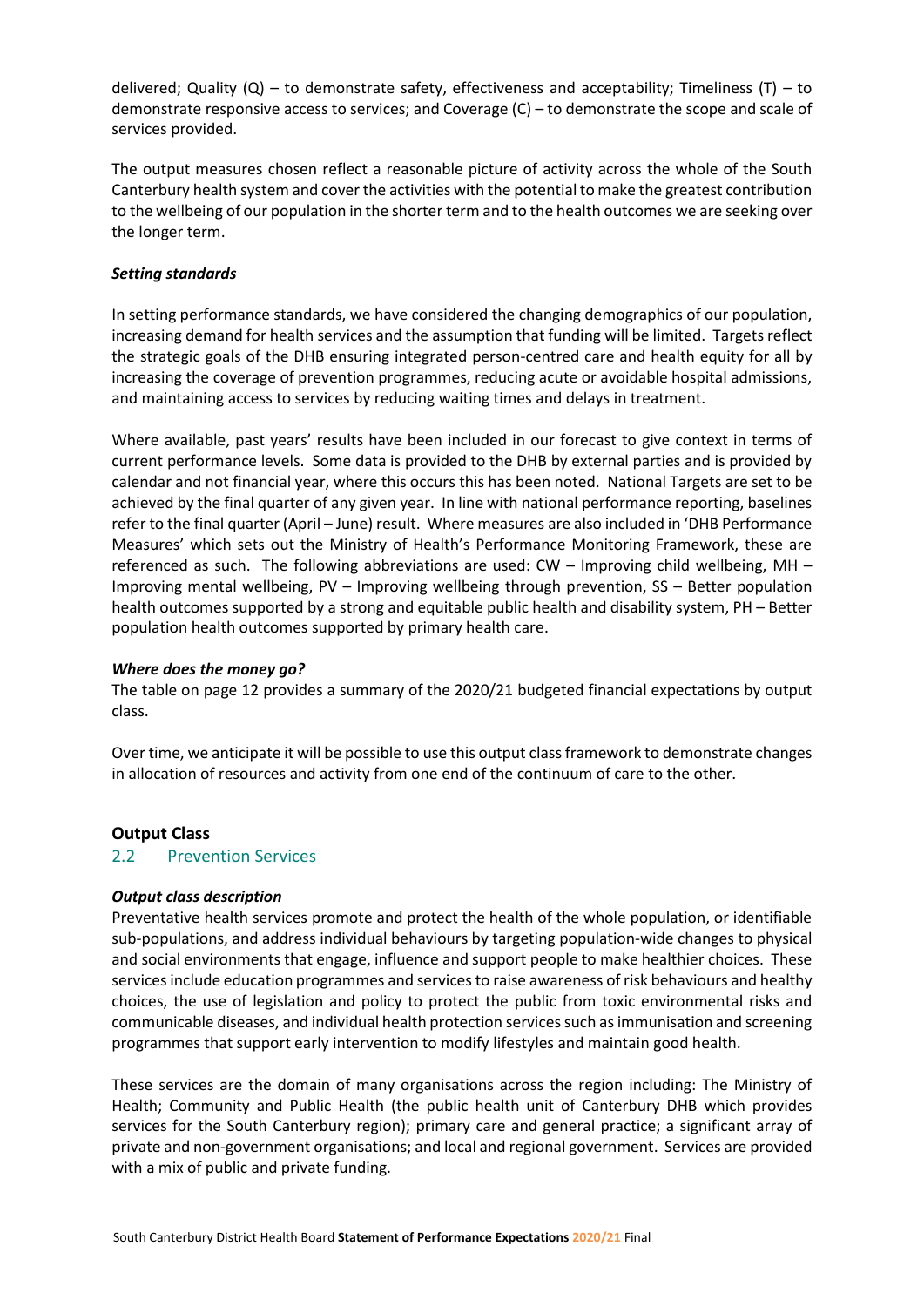#### *Why is this output class significant for the DHB?*

The four leading long term conditions, cancer, cardiovascular disease, diabetes and respiratory disease, make up 80% of the disease burden for our population. By improving environments and raising awareness, these services support people to make healthier choices, reducing the major risk factors that contribute to long term conditions and delaying or reducing the impact of these conditions. High needs and at-risk population groups are also more likely to engage in risky behaviours and to live in environments less conducive to making healthier choices. Prevention services are therefore also our foremost opportunity to target improvements in the health of high needs populations and to reduce inequalities in health status and health outcomes. Services are often designed to disseminate consistent messages to large numbers of people and can be cost-effective.

Successful provision of these services will reduce risk factors such as smoking and improve positive behaviours such as breastfeeding, which will improve the overall health and wellbeing of our population.

#### **Output Subsets: Short Term Performance Measures 2020/21**

| <b>Health Promotion and Education Services</b>                                                                                                                                  |                   |                   |                   |             |                          |
|---------------------------------------------------------------------------------------------------------------------------------------------------------------------------------|-------------------|-------------------|-------------------|-------------|--------------------------|
| These services inform people about risks and                                                                                                                                    |                   |                   |                   |             |                          |
| support them to be healthy. Success is measured                                                                                                                                 |                   |                   |                   |             |                          |
| greater<br>awareness and<br>by<br>engagement,                                                                                                                                   |                   |                   |                   |             |                          |
| reinforced by programmes that support people to<br>maintain wellness, change personal behaviours                                                                                |                   |                   |                   | Actual      |                          |
| and make healthier choices.                                                                                                                                                     | <b>Notes</b>      | Actual<br>2016/17 | Actual<br>2017/18 | 2018/19     | <b>Target</b><br>2020/21 |
| Percentage of babies breast-fed (exclusive and                                                                                                                                  | C, Q <sup>1</sup> | N/A               | 63%               | 59%         | 70%                      |
| full) in the district at 3 months of age. Refer CW06                                                                                                                            |                   |                   | (Jan-Jun18        | (Jul-Dec18) |                          |
| Percentage of PHO enrolled patients who smoke<br>who have been offered help to quit smoking by a<br>health care practitioner in the last 15 months.<br>Refer PH04               | <sup>C</sup>      | 88.9%             | 92.6%             | 80.6%       | 90%                      |
| Percentage of pregnant women who identify as<br>smokers upon registration with a DHB employed<br>midwife or LMC offered brief advice and support<br>to quit smoking. Refer PH04 | C                 | 92.3%             | 100%              | 100%        | 90%                      |

1 The proportion of women breastfeeding is seen as a measure of service quality, demonstrating the effectiveness of consistent, collective health promotion messages delivered during the antenatal period and the value of breast feeding support during the post-natal period.

| <b>Population Based Screening</b><br>These services are mostly funded and provided<br>through the National Screening Unit and help<br>identify people at risk of illness earlier. They<br>include breast and cervical screening.<br>- The<br>DHB's role is to encourage uptake, as indicated<br>by high coverage rates. | <b>Notes</b> | Actual<br>2016/17 | Actual<br>2017/18 | Actual<br>2018/19 | <b>Target</b><br>2020/21 |
|-------------------------------------------------------------------------------------------------------------------------------------------------------------------------------------------------------------------------------------------------------------------------------------------------------------------------|--------------|-------------------|-------------------|-------------------|--------------------------|
| Percentage of enrolled women aged $25 - 69$<br>years who have had a cervical screen in the last<br>three years. Refer PV02                                                                                                                                                                                              | $T^2$        | 77.1%             | 77%               | 73.8%             | 80%                      |
| Percentage of Māori enrolled women aged 25 -<br>69 years who have had a cervical screen in the<br>last three years. Refer PV02                                                                                                                                                                                          | $T^2$        | 59.6%             | 65.3%             | 62.4%             | 80%                      |
| Percentage of enrolled women aged $50 - 69$<br>who have had<br>breast<br>screening<br>years<br>part of<br>the<br>mammography<br>national<br>as                                                                                                                                                                          | $T^2$        | 77.3%             | 76.2%             | 75.8%             | 70%                      |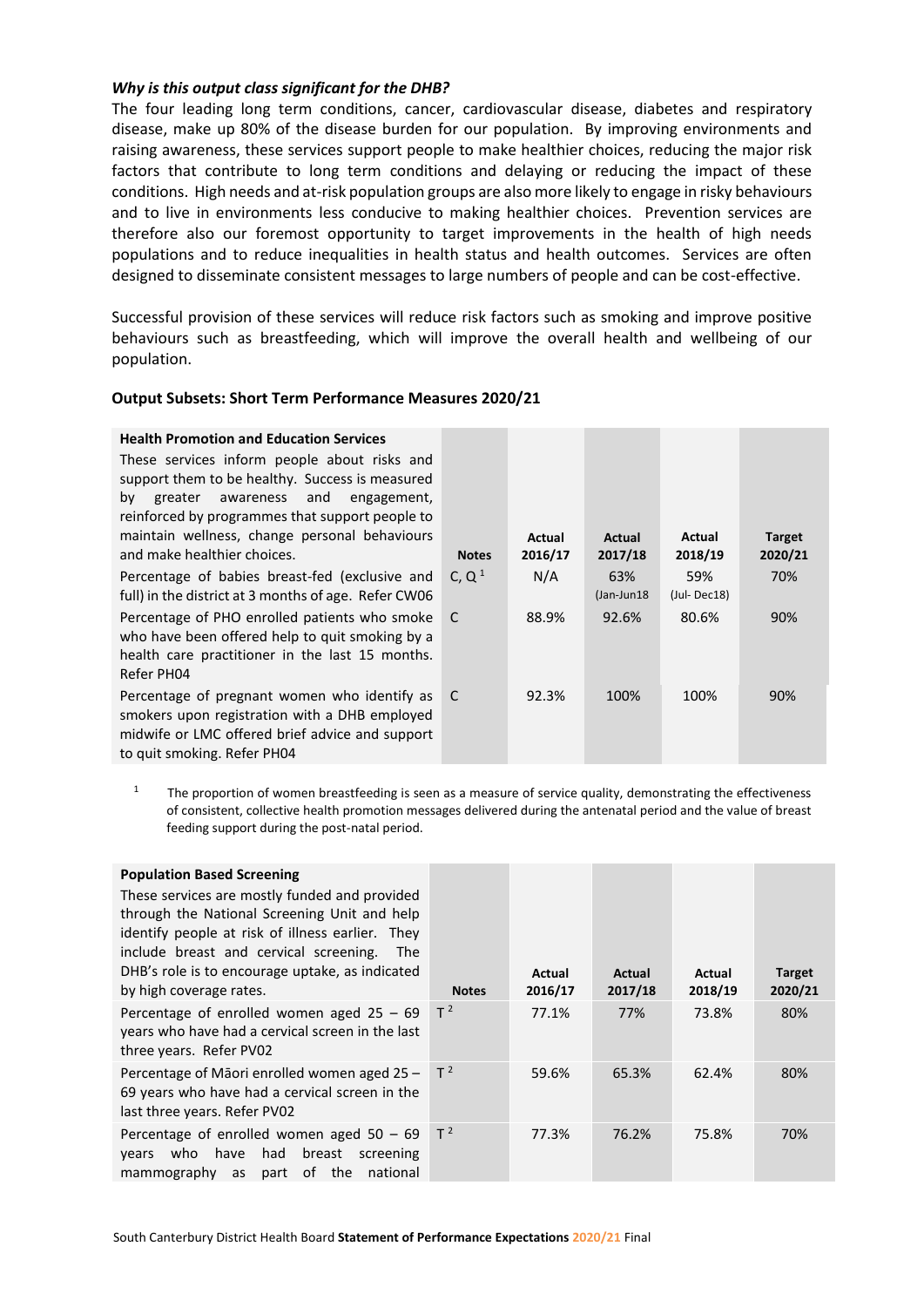| mammography screening programme in the last<br>two years. Refer PV01                                                                                                                                                                  |     |       |       |                              |     |
|---------------------------------------------------------------------------------------------------------------------------------------------------------------------------------------------------------------------------------------|-----|-------|-------|------------------------------|-----|
| Percentage of Māori enrolled women aged $50 - 17^2$<br>69 years who have had breast screening<br>mammography as part of the national<br>mammography screening programme in the last<br>two years. Refer PV01                          |     | 72.3% | 67.3% | 62.6%                        | 70% |
| Percentage of obese children identified in the<br>B4 School Check programme offered a referral<br>to a health professional for clinical assessment<br>and family-based nutrition, activity and lifestyle<br>interventions. Refer CW10 | O.C | 79%   | 97%   | 100%<br>(6month to<br>May19) | 95% |

2 The cervical and breast screening measures refer to participation in national screening programmes and standards are set nationally. Cervical cancer is one of the most preventable cancers and breast cancer one of the most common. Risk increases with age and regular screening reduces the risk of dying from cancer by allowing for earlier intervention and treatment. Results for cervical screening is based on NCSP. All results for mammography are taken from Breast Screen Aotearoa data.

| <b>Immunisation</b>                                                                                                                                                                                   |                |                                                |                                              |                                              |                          |
|-------------------------------------------------------------------------------------------------------------------------------------------------------------------------------------------------------|----------------|------------------------------------------------|----------------------------------------------|----------------------------------------------|--------------------------|
| These services reduce the transmission and<br>of<br>vaccine-preventable<br>diseases<br>impact                                                                                                         |                |                                                |                                              |                                              |                          |
| including unnecessary hospitalisations.<br><b>The</b>                                                                                                                                                 |                |                                                |                                              |                                              |                          |
| DHB works with primary care and allied health<br>professionals to improve the provision of                                                                                                            |                |                                                |                                              |                                              |                          |
| immunisations across all age groups both                                                                                                                                                              |                |                                                |                                              |                                              |                          |
| routinely and in response to specific risk. A high<br>rate is indicative of a well-                                                                                                                   |                |                                                |                                              |                                              |                          |
| coverage<br>coordinated, successful service.                                                                                                                                                          | <b>Notes</b>   | Actual<br>2015/16                              | Actual<br>2016/17                            | Actual<br>2018/19                            | <b>Target</b><br>2020/21 |
| Percentage of infants aged 8 months who have<br>completed<br>their<br>primary<br>course<br>of<br>immunisation (six weeks, three months and five<br>months immunisation events) on time. Refer<br>CW05 | T, C           | 92.9%                                          | 95%                                          | 95%                                          | 95%                      |
| Percentage of 2 year olds fully immunised on<br>time. Refer CW08                                                                                                                                      | T, C           | 94.3%                                          | 95%                                          | 95%                                          | 95%                      |
| Percentage of 5 year olds fully immunised on<br>time. Refer CW05                                                                                                                                      | T, C           | 91.6%                                          | 95%                                          | 93%                                          | 95%                      |
| Percentage of the eligible population receiving<br>the flu vaccination. Refer CW05                                                                                                                    | C              | 70%                                            | 68.4%                                        | 60%<br>(Sept 2018)                           | 75%                      |
| Percentage of eligible girls and boys(from<br>2019/20) fully immunised with HPV vaccine.<br>Refer CW05                                                                                                | C <sup>4</sup> | 53.9%<br>(This result<br>if for girls<br>only) | 51%<br>(This result<br>if for girls<br>only) | 40%<br>(This result<br>if for girls<br>only) | 75%                      |
|                                                                                                                                                                                                       |                |                                                |                                              |                                              |                          |

<sup>4.</sup> The Human Papillomavirus (HPV) vaccination aims to protect young people from HPV infection and the risk of developing HPV related cancers later in life. Prior to 2019/20 this measure was based on young women 12 - 18. (Two injections of Gardasil 9 are given at least six months apart for those aged 14 and under and three injections are given over six months for those aged 15 and older). From 2019/20 the target is the proportion of both boys and girls born in 2006 completing the programme and the NIR enrolled population will form the denominator rather than the census population projections. The timing of this measure is a calendar year.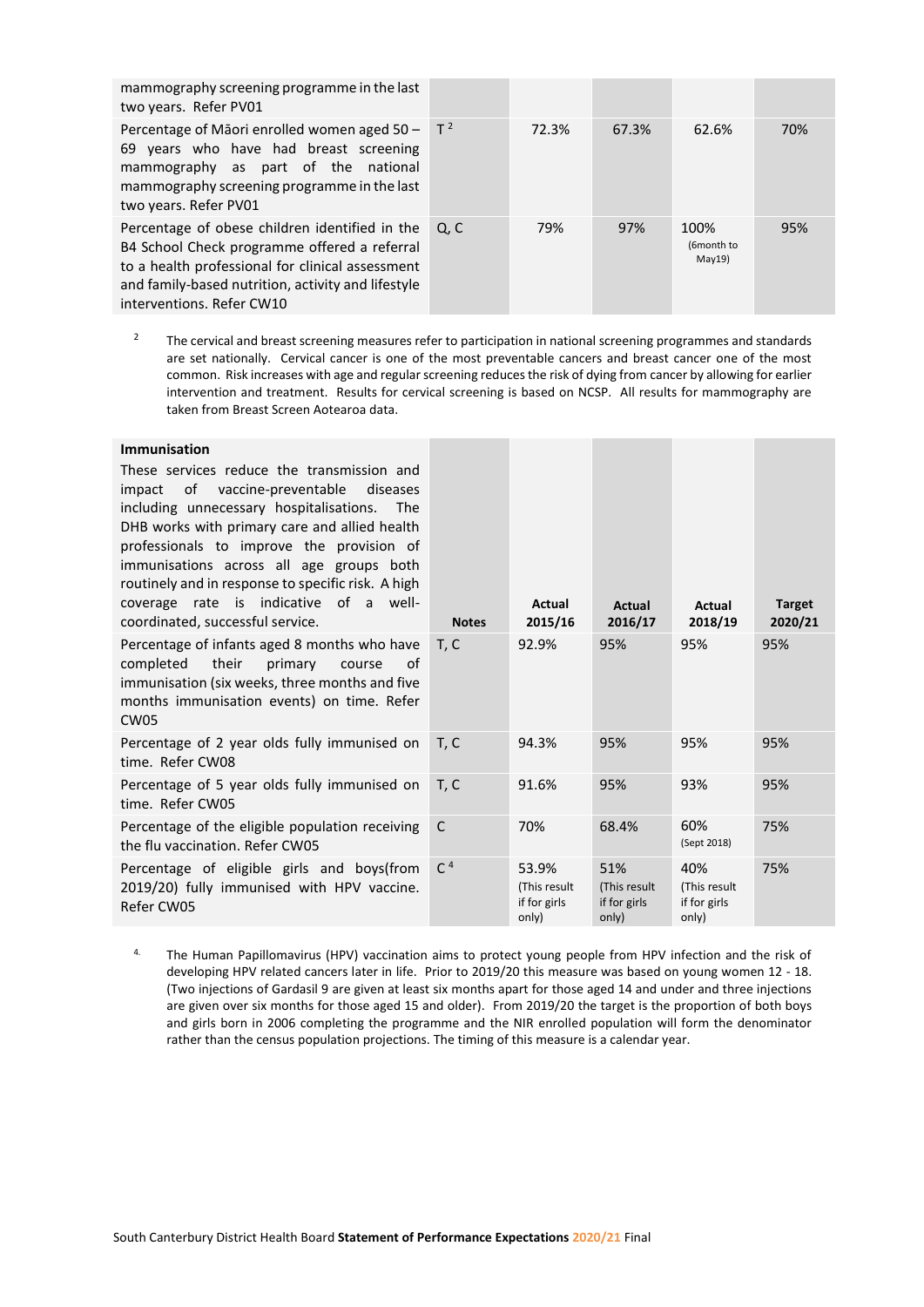# **Output Class**

# <span id="page-7-0"></span>2.3 Early Detection and Management

#### *Output class description*

Early detection and management services maintain, improve and restore people's health by ensuring that people at risk or with disease onset are recognised early, their need is identified, long term conditions are managed more effectively and services are coordinated, particularly where people have multiple conditions requiring ongoing interventions or support.

These services are by nature more generalist, usually accessible from multiple providers and a number of different locations. They include general practice, primary and community services, personal and mental health services, Māori and Pacific health services, diagnostic services, and child oral health services.

Services are provided with a mix of public and private funding and may include co-payments for general practice services and pharmaceuticals.

#### *Why is this output class significant for us?*

New Zealand is experiencing an increasing prevalence of long term conditions, so called because once diagnosed, people usually have them for the rest of their lives. Some population groups suffer from these conditions more than others, and prevalence also increases with age.

By promoting regular engagement with health services, we support people to maintain good health through earlier diagnosis and treatment, which provides an opportunity to intervene in less invasive and more cost-effective ways associated with better long term outcomes. By promoting regular engagement with primary and community services people are better supported to manage their long term conditions, stay well, identify issues earlier and reduce complications, acute illness and crises resulting in unnecessary hospital admissions. Reducing the diversion of critical resources into managing acute demand will have a major impact in freeing up hospital and specialist services for more complex and planned interventions. The integration of services presents a unique opportunity to reduce inefficiencies across the health system and provide access to a wider range of publicly funded services closer to home.

**Contract Contract** 

#### **Output Subsets: Short Term Performance Measures 2020/21**

# **Primary Health Career**

| Primary Health Care<br>These services are offered in local community<br>settings by a primary care team including<br>general practitioners (GPs), registered nurses,<br>practitioners and other<br>primary<br>nurse<br>healthcare professionals, aimed at improving,<br>maintaining or restoring people's health. High<br>levels of enrolment with general practice are<br>indicative of engagement, accessibility and<br>responsiveness of primary care services. | <b>Notes</b>   | Actual<br>2016/17 | <b>Actual</b><br>2017/18 | Actual<br>2018/19         | <b>Target</b><br>2020/21 |
|--------------------------------------------------------------------------------------------------------------------------------------------------------------------------------------------------------------------------------------------------------------------------------------------------------------------------------------------------------------------------------------------------------------------------------------------------------------------|----------------|-------------------|--------------------------|---------------------------|--------------------------|
| Percentage of ethnicity reported accurately in<br>PHO registers. Refer PH02                                                                                                                                                                                                                                                                                                                                                                                        | C              | 98.7%             | 99.64%                   | 99.7%                     | 90%                      |
| Percentage of Māori enrolled in a general<br>practice. Refer PH03                                                                                                                                                                                                                                                                                                                                                                                                  | C              | 76%               | 83%                      | 84%                       | 95%                      |
| Avoidable Hospital Admission (ASH) 0 - 4 years<br>(Total) rate. Refer PH01 (SLM Plan)                                                                                                                                                                                                                                                                                                                                                                              | Q <sup>1</sup> | 3,826             | 3,868                    | 3,920<br>(to Mar<br>2019) | ≤4,195                   |
| Avoidable Hospital Admission (ASH) 45 - 64<br>years (Total) rate. Refer SS05                                                                                                                                                                                                                                                                                                                                                                                       | $Q^1$          | 4,027             | 3,207                    | 3,373 (to<br>Mar 2019)    | 3,331                    |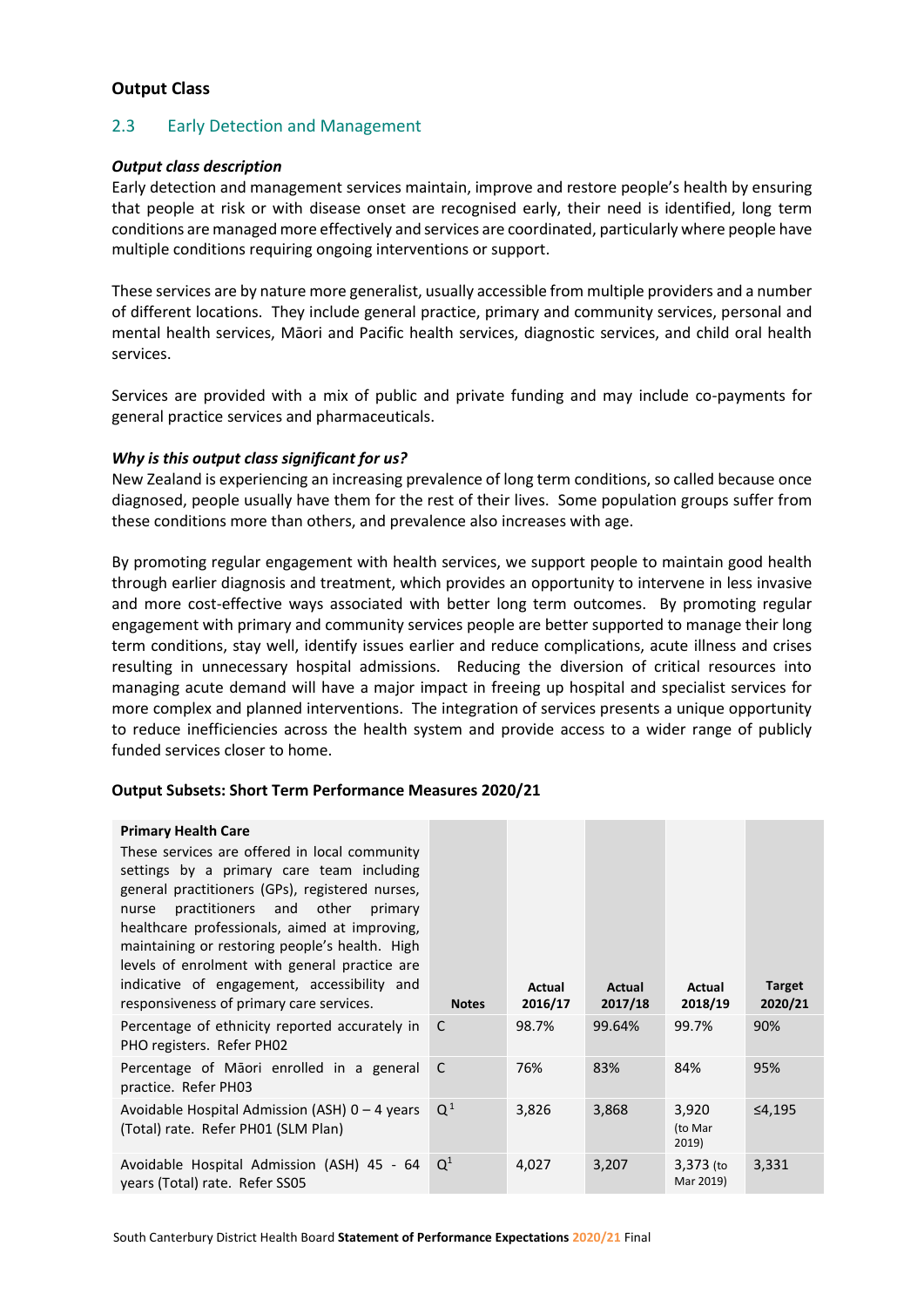<sup>1.</sup> Some admissions to hospital are seen as preventable through appropriate early intervention. These admissions provide an indication of the access and effectiveness of primary care and an improved integration between primary and secondary services. For 2015/16, results were changed to a rate rather than a percentage and as such are not comparable with the previous year.

| <b>Long Term Conditions Programme</b><br>These services are targeted at people with high<br>needs due to long term conditions and aim to<br>reduce deterioration, crises and complications.<br>Success is demonstrated through identification<br>of need, regular monitoring and outcomes that<br>demonstrate good conditions management. A<br>focus on early intervention, self-management<br>strategies and additional services available in<br>the community will help to reduce the negative<br>impact of long term conditions and the need for<br>hospital admission. | <b>Notes</b> | Actual<br>2016/17 | <b>Actual</b><br>2017/18 | Actual<br>2018/19 | <b>Target</b><br>2020/21 |
|----------------------------------------------------------------------------------------------------------------------------------------------------------------------------------------------------------------------------------------------------------------------------------------------------------------------------------------------------------------------------------------------------------------------------------------------------------------------------------------------------------------------------------------------------------------------------|--------------|-------------------|--------------------------|-------------------|--------------------------|
| Percentage of people who receive an annual<br>diabetes review with an HbA1c<64mmols.<br>Refer SS13                                                                                                                                                                                                                                                                                                                                                                                                                                                                         | C            | 38%               | 76%                      | 97%               | 60%                      |

| <b>Oral Health</b>                                                                                                     |              |        |        |        |               |
|------------------------------------------------------------------------------------------------------------------------|--------------|--------|--------|--------|---------------|
| These services are provided by registered oral                                                                         |              |        |        |        |               |
| health professionals to help people maintain                                                                           |              |        |        |        |               |
| healthy teeth and gums. High enrolment<br>engagement, while<br>timely<br>indicates                                     |              |        |        |        |               |
| examination and treatment indicates a well-                                                                            |              | Actual | Actual | Actual | <b>Target</b> |
| functioning, efficient service.                                                                                        | <b>Notes</b> | 2016   | 2017   | 2018   | 2020          |
| Percentage of children under five years enrolled<br>in DHB funded dental services. Refer CW03                          | C            | 82.4%  | 73.5%  | 69.6%  | >95%          |
| Percentage of adolescents accessing DHB<br>funded oral health services. Refer CW04                                     | C            | 83.1%  | 84%    | 80.7%  | >85%          |
| Percentage of children caries free at five years<br>of age. Refer CW01                                                 | C            | 66%    | 64%    | 67%    | 68%           |
| Oral Health Decayed, Missing and Filled Teeth<br>score at year eight. Refer CW02                                       | C            | 0.85   | 0.82   | 0.82   | < 0.73        |
| Percentage of enrolled preschool and primary<br>school children overdue for their scheduled<br>examination. Refer CW03 | $\mathsf{T}$ | 12%    | 14%    | 11%    | $\leq 10\%$   |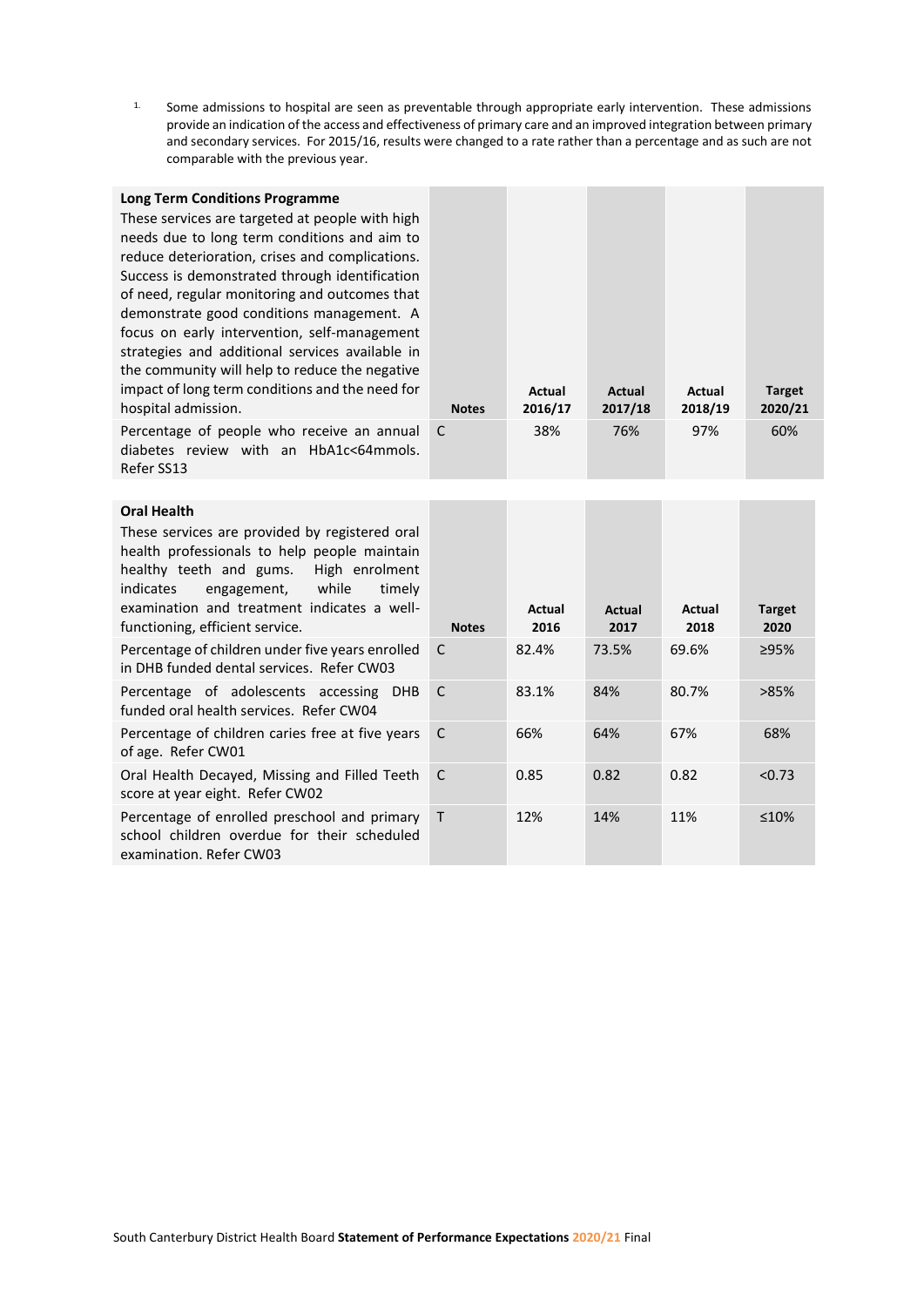| Community Referred Tests and Diagnostic<br><b>Services</b><br>These are<br>services to which<br>health<br>$\overline{a}$<br>professional may refer a person to help<br>diagnose a health condition, or as part of<br>They are provided by personnel<br>treatment.<br>radiographers.<br>such<br>To<br>as,<br>improve<br>performance, we will target improved primary<br>care access to diagnostics without the need for<br>a hospital appointment to improve clinical |                              | Actual         | Actual           | Actual           | <b>Target</b>  |
|----------------------------------------------------------------------------------------------------------------------------------------------------------------------------------------------------------------------------------------------------------------------------------------------------------------------------------------------------------------------------------------------------------------------------------------------------------------------|------------------------------|----------------|------------------|------------------|----------------|
| referral processes and decision making.                                                                                                                                                                                                                                                                                                                                                                                                                              | <b>Notes</b><br>$\mathsf{T}$ | 2016/17<br>98% | 2017/18<br>98.4% | 2018/19<br>98.7% | 2020/21<br>90% |
| Percentage of accepted referrals for a MRI scan<br>receive their scan within six weeks. Refer SS07                                                                                                                                                                                                                                                                                                                                                                   |                              |                |                  |                  |                |
| Percentage of accepted referrals for a CT scan<br>receive their scan within six weeks. Refer SS07                                                                                                                                                                                                                                                                                                                                                                    | $\mathsf{T}$                 | 94.9%          | 98%              | 98.6%            | 95%            |
| Percentage of people accepted for an urgent<br>diagnostic colonoscopy who receive their<br>procedure within 14 calendar days. Refer SS15                                                                                                                                                                                                                                                                                                                             | $T^3$                        | 100%           | 87.5%            | 88.9%            | 90%            |
| Percentage of people accepted for a non-urgent<br>diagnostic colonoscopy who receive their<br>procedure within six weeks. Refer SS15                                                                                                                                                                                                                                                                                                                                 | $T^3$                        | 71.3%          | 45.2%            | 60.6%            | 70%            |
| Percentage of people waiting for a surveillance<br>colonoscopy will wait no longer than 12 weeks<br>beyond the planned date. Refer SS15                                                                                                                                                                                                                                                                                                                              | $T^3$                        | 89.5%          | 52.4%            | 50%              | 70%            |

<sup>3.</sup> A colonoscopy is a test that looks at the inner lining of a person's large intestine (rectum and colon). A colonoscopy helps find ulcers, colon polyps, tumours, and areas of inflammation or bleeding to determine treatment

# **Output Class**

# <span id="page-9-0"></span>2.4 Intensive Assessment and Treatment Services

#### *Output class description*

Intensive assessment and treatment services are usually complex services provided by specialists and other health care professionals working closely together. These services are therefore usually (but not always) provided in hospital settings, which enable the co-location of clinical expertise and specialist equipment. These services include ambulatory services, inpatient and outpatient services and emergency or urgent care services.

We provide an extensive range of intensive treatment and complex specialist services for our population and we also fund some intensive assessment and treatment services for our population that are provided by other DHBs. A proportion of these services are driven by demand which we must meet, such as acute services. However, others are planned services for which provision and access are determined by capacity, clinical triage, national service coverage agreements and treatment thresholds.

#### *Why is this output class significant for us?*

Equitable, timely access to intensive assessment and treatment can significantly improve people's quality of life either through early intervention (e.g. removal of an obstructed gallbladder so the patient does not have repeat attacks of abdominal pain) or through corrective action (e.g. major joint replacements). Responsive services and timely treatment support improvements across the whole system and give people confidence that complex intervention is available when needed. People are then able to establish more stable lives, resulting in improved public confidence in the health system.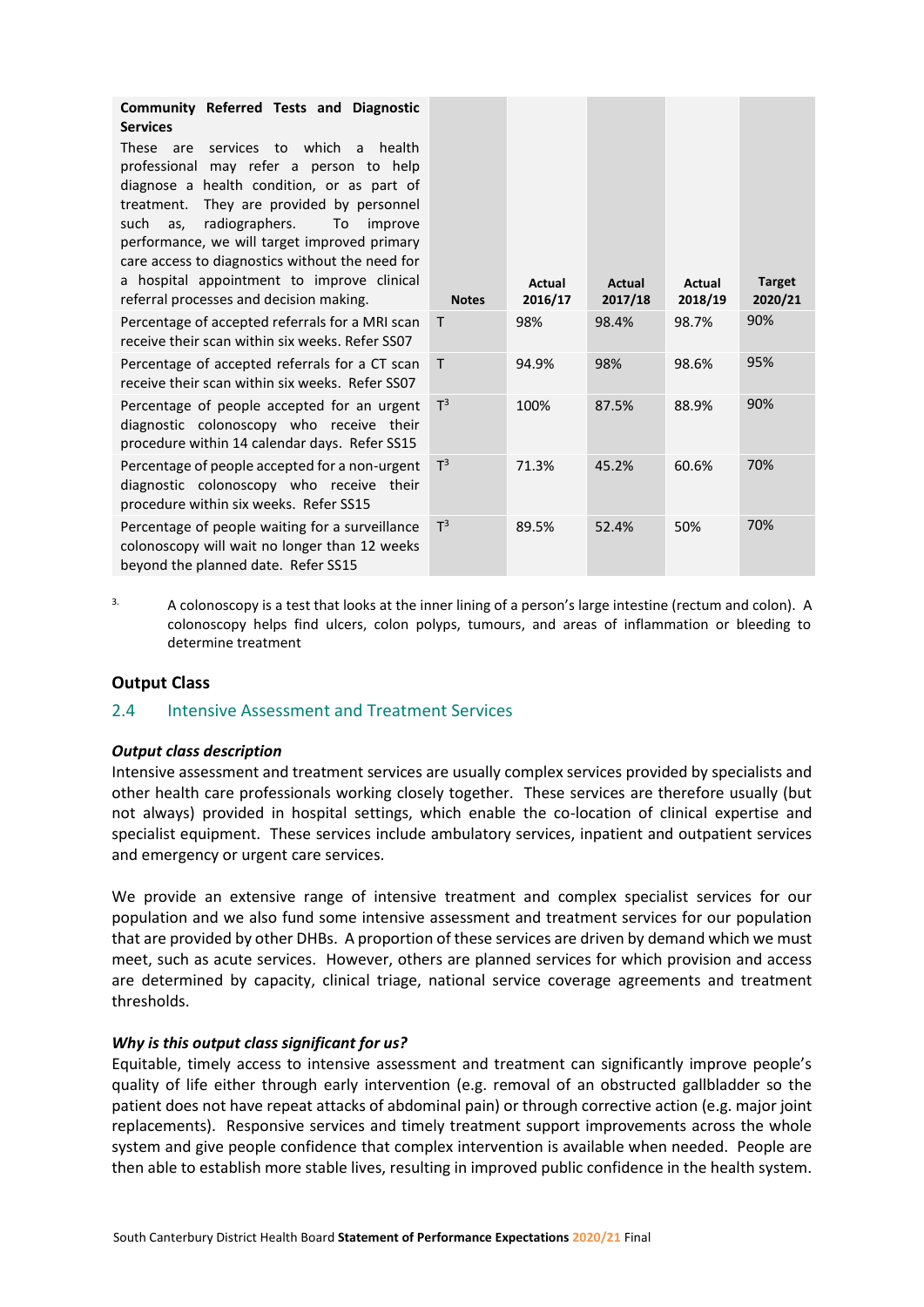As an owner and provider of these services, we are also concerned with the quality of the services being provided. Quality improvement in service delivery, systems and processes will improve patient safety, reduce the number of events causing injury or harm and provide improved outcomes for people in our services. Adverse events and delays in treatment, as well as causing harm to patients, drive unnecessary costs and redirect resources away from other services. Appropriate and quality service provision will reduce readmission rates and better support people to recover from complex illness and / or maximise their quality of life.

Government has set clear expectations for the delivery planned care volumes, a reduction in waiting times for treatments and increased clinical leadership to improve the quality of care. In meeting these expectations, we are introducing innovative clinically led service delivery models and reducing waiting time within our hospital services.

# **Output Subsets: Short Term Performance Measures 2020/21**

| <b>Acute Services</b><br>These are medical or surgical services for<br>illnesses that have an abrupt onset or progress<br>rapidly creating an urgent need for care. For<br>more complex acute conditions, hospital-based<br>services include emergency services, acute<br>medical and surgical services and intensive<br>care services | <b>Notes</b>   | Actual<br>2016/17 | Actual<br>2017/18 | Actual<br>2018/19      | <b>Target</b><br>2020/21 |
|----------------------------------------------------------------------------------------------------------------------------------------------------------------------------------------------------------------------------------------------------------------------------------------------------------------------------------------|----------------|-------------------|-------------------|------------------------|--------------------------|
| Percentage of patients admitted, discharged or<br>transferred from ED within 6 hours. Refer SS10                                                                                                                                                                                                                                       | т              | 95.6%             | 96.9%             | 95.9%                  | 95%                      |
| Standardised acute hospital stays bed days per<br>1,000 population. - Refer PH01 (SLM Plan)                                                                                                                                                                                                                                            | $\vee$         | 421               | 374.5             | 400.2 (to<br>Dec 2018) | < 411                    |
| Percentage of patients who receive their first<br>cancer treatment (or other management)<br>within 62 days of being referred with a high<br>suspicion of cancer and a need to be seen<br>within two weeks. Refer SS11                                                                                                                  | T              | 75.8%             | 77.5%             | 87.8%                  | 90%                      |
| Percentage of older patients assessed as at risk<br>of falling. QSM                                                                                                                                                                                                                                                                    | Q <sup>1</sup> | 96.1%             | 98%               | 90%                    | 95%                      |

<sup>1.</sup> This is a NZ Health Quality and Safety Marker.

#### **Planned Care**

| Pidrineu Care                                                          |                |            |            |            |               |
|------------------------------------------------------------------------|----------------|------------|------------|------------|---------------|
| These are services (which incorporate elective                         |                |            |            |            |               |
| services) are for people who do not need                               |                |            |            |            |               |
| immediate hospital treatment and are                                   |                |            |            |            |               |
| 'booked' or 'arranged' services. This includes                         |                |            |            |            |               |
| surgery and specialist assessments. National                           |                |            |            |            |               |
| Elective Services Patient Flow Indicators (ESPIs)                      |                |            |            |            |               |
| are indicative of a successful and responsive                          |                | Actual     | Actual     | Actual     | <b>Target</b> |
| service, addressing population need.                                   | <b>Notes</b>   | 2016/17    | 2017/18    | 2018/19    | 2020/21       |
| No. inpatient surgical discharges (planned care<br>interventions).SS07 | Q <sup>1</sup> | <b>NEW</b> | <b>NEW</b> | <b>NEW</b> | 3,124         |

**College** 

**Contract Contract Contract** 

1. The definition for this measure has been revised again in 2019. As such it is not comparable with previous years.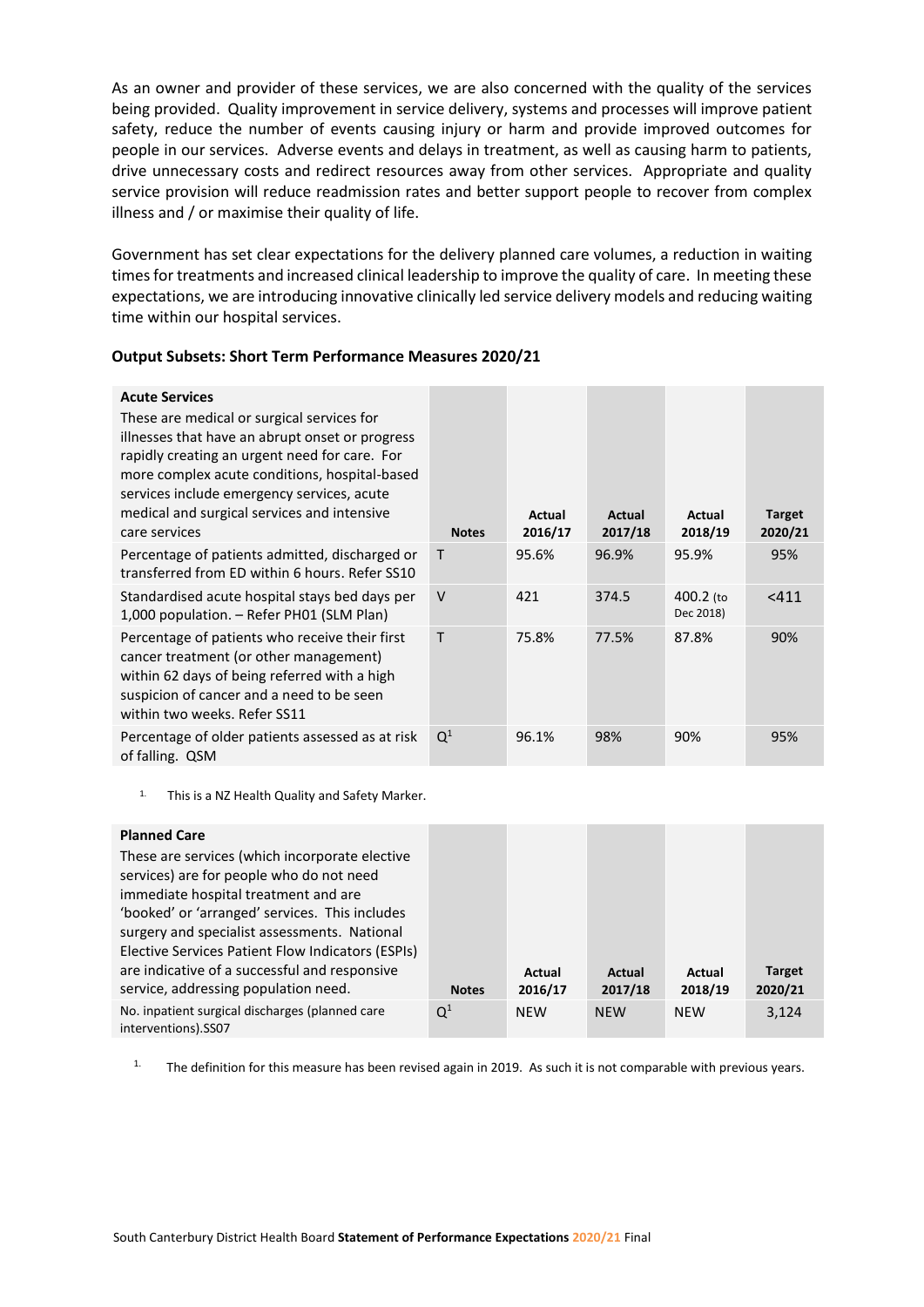| <b>Specialist Mental Health Services</b><br>These are services for the most severely<br>affected by mental illness or addictions. They<br>include assessment, diagnosis, treatment,<br>rehabilitation and crisis response when needed.<br>Utilisation and wait times are monitored to<br>ensure service levels are maintained and to<br>demonstrate responsiveness to need. | <b>Notes</b> | Actual<br>2016/17            | Actual<br>2017/18                | Actual<br>2018/19               | <b>Target</b><br>2020/21            |
|-----------------------------------------------------------------------------------------------------------------------------------------------------------------------------------------------------------------------------------------------------------------------------------------------------------------------------------------------------------------------------|--------------|------------------------------|----------------------------------|---------------------------------|-------------------------------------|
| Percentage of young people (aged $0 - 19$ ) who<br>have accessed specialist mental health services.<br>Ref MH01                                                                                                                                                                                                                                                             | C            | 5.48%<br>(March<br>2017)     | 5.75%                            | 5.9% (to<br>Mar 2019)           | 5%                                  |
| Access rates to Primary Mental Health Brief<br>Intervention – 12-19 Years Refer MH04                                                                                                                                                                                                                                                                                        | $\mathsf{T}$ | 4.36%                        | 4.5%                             | 4.6%                            | 5%                                  |
| Access rates to Primary Mental Health Brief<br>Intervention – 20+ Years Refer MH04                                                                                                                                                                                                                                                                                          | $\mathsf{T}$ | 2.9%                         | 2.5%                             | 3.5%                            | 3%                                  |
| Rate of Māori per 100,000 under the Mental<br>(Compulsory<br>Health<br>Assessment<br>and<br>Treatment) Act 1992: section 29 community<br>treatment orders relative to other ethnicities.<br>Refer MH05                                                                                                                                                                      | O            | Māori<br>159<br>Total<br>103 | Māori<br>133<br>Non-Maori<br>102 | Māori<br>171<br>Non-Maori<br>86 | Māori<br>136.8<br>Non-Māori<br>77.4 |

# **Output Class**

#### <span id="page-11-0"></span>2.5 Rehabilitation and Support Services

#### *Output class description*

Rehabilitation and support services provide people with the support and assistance they need to maintain or regain maximum functional independence, either temporarily while they recover from illness or disability, or over the rest of their lives.

# *Why is this output class significant for us?*

Services that support people to manage their needs and live well, safely and independently in their own homes are considered to provide a much higher quality of life, as a result of people staying active and positively connected to their communities. This is evident by less dependence on hospital and residential services and a reduction in acute illness, crisis or deterioration leading to acute admissions or readmission into hospital services. Even when returning to full health is not possible, timely access to responsive support services enables people to maximise function and independence.

In preventing deterioration and acute illness or crisis, these services have a major impact on the sustainability of hospital and specialist services and on the wider health system in general by reducing acute demand, unnecessary emergency department presentations and the need for more complex intervention. These services also support the flow of patients and improved recovery after an acute illness or hospital admission – helping to reduce readmission rates and supporting people to recover from complex illness and/or maximise their quality of life.

Living in Aged Related Residential Care (ARRC) has been associated with a more rapid functional decline than 'ageing in place' and is a more expensive option. Resources can be better utilised providing appropriate levels of support to people to help them stay in their own homes and to moderate the need for residential care and hospital level services.

We have taken a 'restorative' approach and have introduced individual packages of care to better meet people's needs, including complex care packages for people assessed as eligible for ARRC who would rather stay in their own homes. With an ageing population, it is vital we monitor the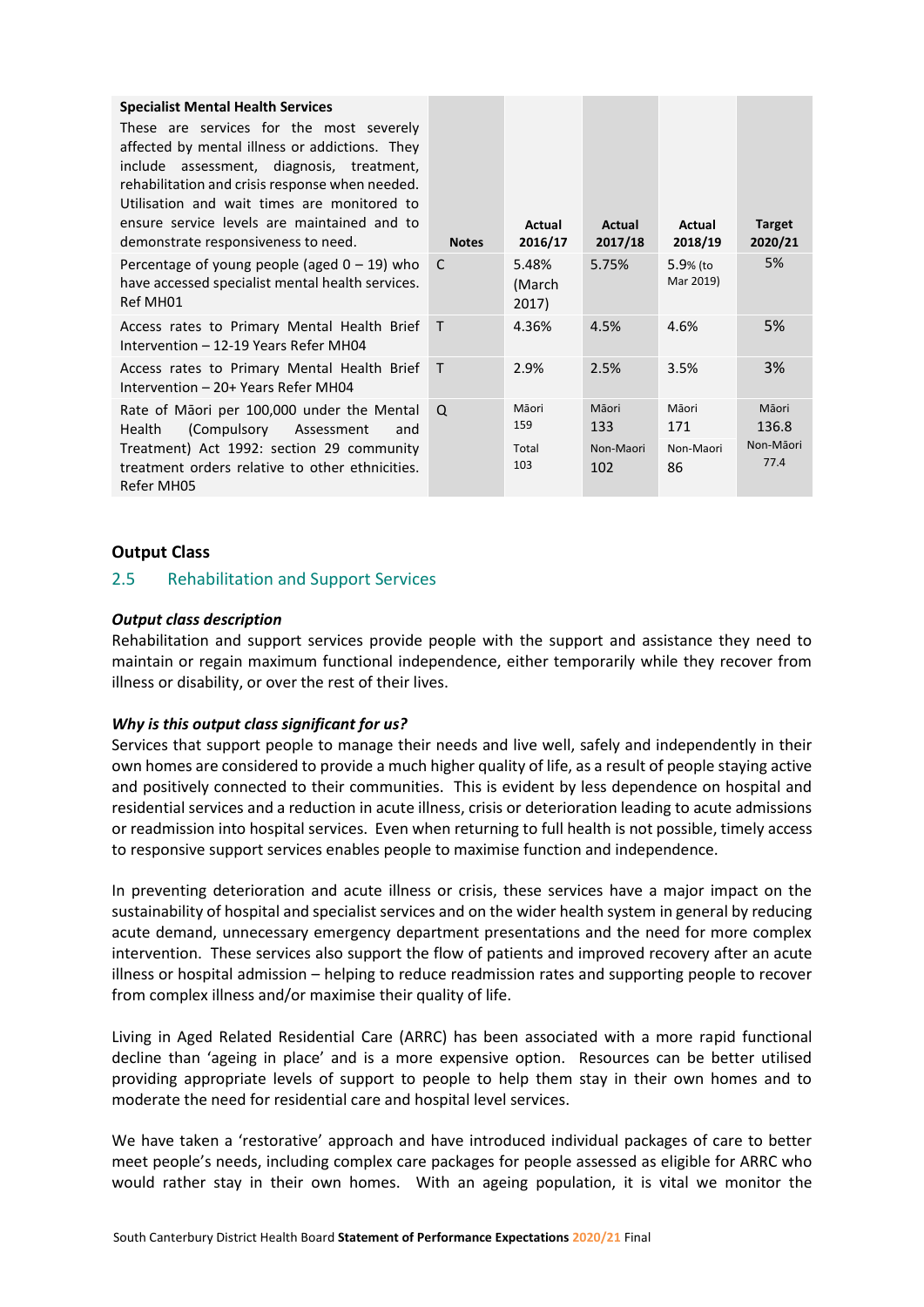effectiveness of these services, and we use the InterRAI (International Residential Assessment Instrument) tool to ensure people receive equitable access to clinically appropriate support services that best meet their needs.

#### **Output Subsets: Short Term Performance Measures 2020/21**

#### **Needs Assessment and Support**

These are services that determine a person's eligibility and need for publicly funded support and the best mix of supports based on the person's strengths, resources and goals. The supports are delivered by an integrated team in the person's own home or community. The delivery of assessments and the use of evidence-based tools indicate quality, equity of access and responsiveness.

Percentage of residents who have had a subsequent InterRAI long term care facility assessment completed within 230 days of the previous assessment.

Percentage of clients who have been admitted to an Aged Related Care (ARC) facility from the community who have been assessed using the InterRAI Home Assessment Tool within six months of admission to the ARC facility.

| <b>Notes</b>   | <b>Actual</b><br>2016/17 | Actual<br>2017/18 | Actual<br>2018/19 | <b>Target</b><br>2020/21 |
|----------------|--------------------------|-------------------|-------------------|--------------------------|
| T <sup>1</sup> | 87%                      | 95%               | 95%               | 90%                      |
| Q              | <b>New</b>               | 87%               | 93%               | 95%                      |

1. The International Residential Assessment Instrument (InterRAI) is a suite of evidence-based geriatric assessment tools used nationally. The tools support clinical decision making and care planning. Evidence-based practice guidelines ensure assessments are of high quality and people receive appropriate and equitable access to services irrespective of where they live. The definition of this measure changed for the 2017/18 year.

| <b>Rehabilitation</b>                                                                                                                                                                             | <b>Notes</b>   | Actual<br>2016/17 | Actual<br>2017/18 | Actual<br>2018/19 | <b>Target</b><br>2020/21 |
|---------------------------------------------------------------------------------------------------------------------------------------------------------------------------------------------------|----------------|-------------------|-------------------|-------------------|--------------------------|
| Percentage of patients admitted with acute stroke who<br>are transferred to inpatient rehabilitation services are<br>transferred within 7 days of acute admission. Refer<br>SS <sub>13</sub>      | $T^2$          | 96%               | 85 %              | 74.5%             | 80%                      |
| Percentage of patients referred for community<br>rehabilitation seen face to face by a member of the<br>community rehabilitation team within 7 calendar days<br>of hospital discharge. Refer SS13 | O <sup>3</sup> | <b>NEW</b>        | 80%               | 63%               | 60%                      |
| Percentage of mental health & addiction clients with a<br>transition (discharge) plan. Refer MH02                                                                                                 | $C^3$          | <b>NFW</b>        | 81%               | 80%               | 95%                      |

<sup>2.</sup> Prior to the 2016/17 year the definition for this measure was against a timeframe of 10 days.

<sup>3.</sup> Monitoring of this measure is from the second quarter of 2016/17 onwards and is the average of the three quarters  $\frac{1}{2}$ .

4. A transition (discharge) plan is a plan on discharge which includes relapse prevention and ensuring integration within community resources.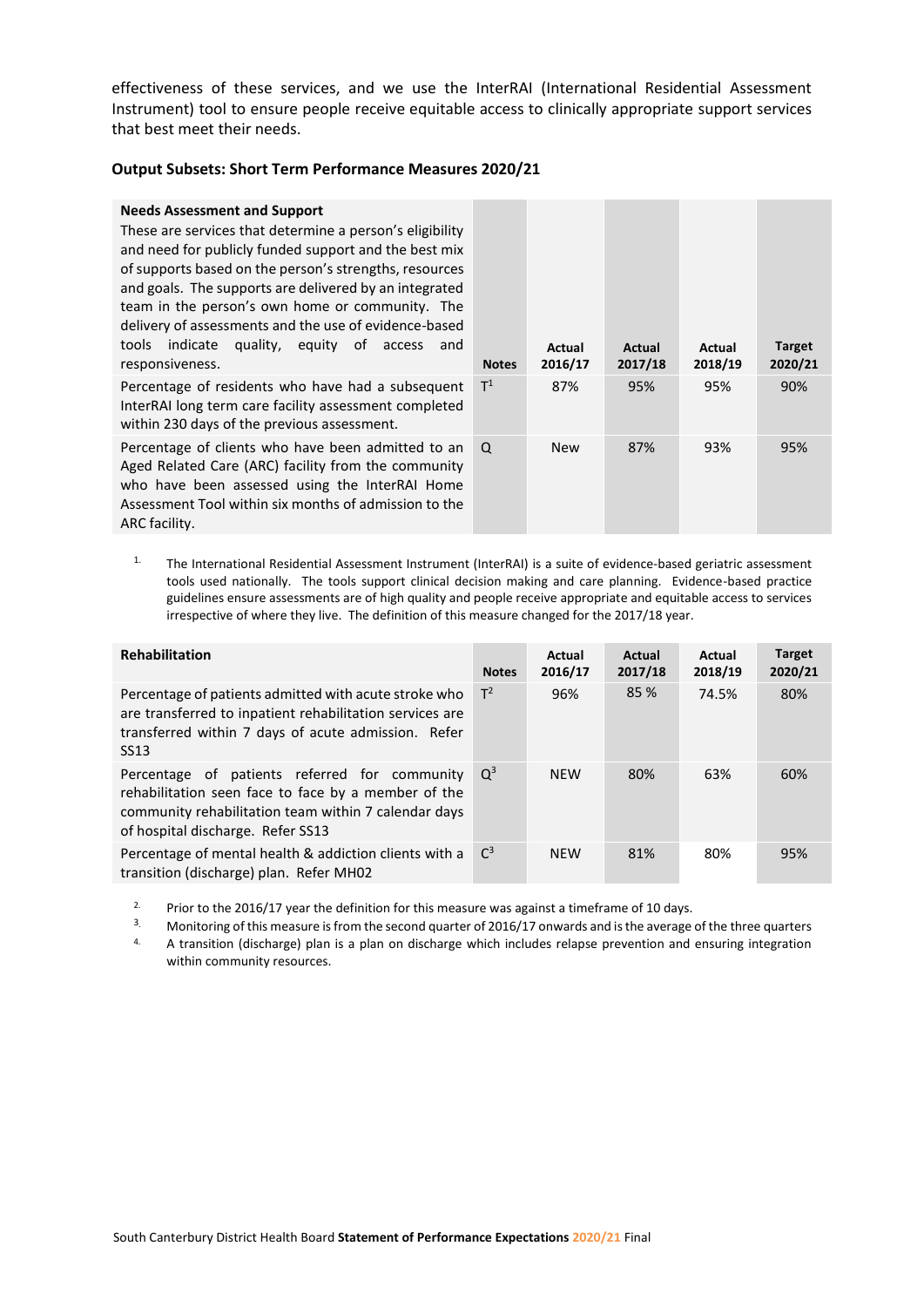# <span id="page-13-0"></span><sup>1</sup>3. ANNUAL OPERATING INTENTIONS – FINANCIAL PERFOMANCE

| South Canterbury District Health Board                 | 2018/19        | 2019/20         | 2020/21 | 2021/22 | 2022/23  | 2023/24  |
|--------------------------------------------------------|----------------|-----------------|---------|---------|----------|----------|
|                                                        | <b>Audited</b> | <b>Forecast</b> | Plan    | Plan    | Plan     | Plan     |
| <b>Consolidated Financial Performance</b><br>2020/2021 | <b>Actual</b>  |                 |         |         |          |          |
|                                                        |                |                 |         |         |          |          |
| <b>Patient Care Revenue</b>                            | 205,217        | 222,496         | 225,678 | 235,652 | 245,507  | 255,788  |
| Other Revenue                                          | 2,464          | 2,185           | 1,717   | 1,715   | 1,715    | 1,715    |
| <b>Finance Revenue</b>                                 | 815            | 666             | 611     | 51      |          |          |
| <b>TOTAL OPERATING REVENUE</b>                         | 208,496        | 225,347         | 228,006 | 237,418 | 247,222  | 257,503  |
|                                                        | $\omega$       | ÷.              | ÷.      | ÷       | Ξ        |          |
| <b>Personnel Benefit Costs</b>                         | 82,686         | 74,524          | 77,449  | 79,877  | 80,463   | 82,315   |
| <b>Outsourced Services</b>                             | 10,779         | 10,267          | 9,188   | 10,268  | 10,454   | 10,689   |
| <b>Clinical Supplies</b>                               | 10,468         | 11,443          | 11,669  | 11,940  | 12,107   | 12,901   |
| Infrastructure & Non-Clinical Supplies                 | 10,978         | 10,067          | 11,241  | 11,121  | 10,783   | 11,583   |
| Payments to Non DHB health providers                   | 101,726        | 114,175         | 112,025 | 117,309 | 124,781  | 130,888  |
| Depreciation and Ammortisation expenses                | 4,436          | 4,323           | 4,742   | 5,162   | 5,497    | 5,502    |
| <b>Finance Costs</b>                                   | 4              |                 |         |         |          |          |
| Capital Charge                                         | 2,389          | 1,648           | 1,620   | 1,620   | 1,620    | 1,620    |
| <b>TOTAL OPERATING EXPENDITURE</b>                     | 223,466        | 226,447         | 227,934 | 237,297 | 245,705  | 255,498  |
| <b>SURPLUS/(DEFICIT)</b>                               | (14, 970)      | (1, 100)        | 72      | 121     | 1,517    | 2,005    |
|                                                        |                |                 |         |         |          |          |
|                                                        | 2018/19        | 2019/20         | 2020/21 | 2021/22 | 2022/23  | 2023/24  |
|                                                        | <b>Audited</b> | <b>Forecast</b> | Plan    | Plan    | Plan     | Plan     |
| South Canterbury District Health Board                 | <b>Actual</b>  |                 |         |         |          |          |
| <b>Consolidated Financial Position</b><br>2020/2021    |                |                 |         |         |          |          |
| <b>Public Equity</b>                                   |                |                 |         |         |          |          |
|                                                        |                |                 |         |         |          |          |
| <b>General Funds</b>                                   | 16,480         | 16,300          | 16,049  | 15,798  | 15,545   | 15,293   |
| <b>Accumulated Surplus</b>                             | (4, 762)       | (5,862)         | (5,790) | (5,669) | (4, 152) | (2, 147) |
| <b>Equity from Donated Assets</b>                      | 1,572          | 1,534           | 1,503   | 1,471   | 1,435    | 1,399    |

| South Canterbury District Health Board | <b>Actual</b> |         |         |                          |                |          |
|----------------------------------------|---------------|---------|---------|--------------------------|----------------|----------|
| <b>Consolidated Financial Position</b> |               |         |         |                          |                |          |
| 2020/2021                              |               |         |         |                          |                |          |
| <b>Public Equity</b>                   |               |         |         |                          |                |          |
| <b>General Funds</b>                   | 16,480        | 16,300  | 16,049  | 15,798                   | 15,545         | 15,293   |
| <b>Accumulated Surplus</b>             | (4, 762)      | (5,862) | (5,790) | (5,669)                  | (4, 152)       | (2, 147) |
| <b>Equity from Donated Assets</b>      | 1,572         | 1,534   | 1,503   | 1,471                    | 1,435          | 1,399    |
| <b>Revaluation Reserve</b>             | 15,450        | 15,450  | 15,450  | 15,450                   | 15,450         | 15,450   |
| <b>Total Equity</b>                    | 28,740        | 27,422  | 27,212  | 27,050                   | 28,278         | 29,995   |
| <b>ASSETS</b>                          |               |         |         |                          |                |          |
| <b>Current Assets</b>                  |               |         |         |                          |                |          |
| Cash and cash equivalents              | 7,673         | 8,145   | 2,181   | $\overline{2}$           | $\overline{2}$ | 4,099    |
| <b>Financial Assets</b>                | 12,778        | 7,600   |         | $\overline{\phantom{a}}$ | ۰              |          |
| Debtors and other receivables          | 7,307         | 5,912   | 7,210   | 7,210                    | 6,810          | 6,760    |
| Invetories                             | 1,242         | 1,188   | 1,200   | 1,200                    | 1,100          | 1,100    |
| <b>Total Current Assets</b>            | 29,000        | 22,845  | 10,591  | 8,412                    | 7,912          | 11,959   |
| <b>Non Current Assets</b>              |               |         |         |                          |                |          |
| <b>Financial Assets</b>                | 201           | 5,379   | 201     | 201                      | 201            | 50       |
| Property, plant and equipment          | 40,958        | 43,096  | 56,109  | 61,820                   | 66,243         | 64,083   |
| <b>Intangible Assets</b>               | 787           | 803     | 5,120   | 5,896                    | 6,447          | 6,998    |
| <b>Total Non Current Assets</b>        | 41,946        | 49,278  | 61,430  | 67,917                   | 72,891         | 71,131   |
| <b>TOTAL ASSETS</b>                    | 70,946        | 72,123  | 72,021  | 76,329                   | 80,803         | 83,090   |

*<sup>1</sup>Please note: As the 2020/21 SCDHB Annual Plan financials have not been approved by the MOH at the time of publishing, these may be subject to change once the 2020/21 financials have been approved.*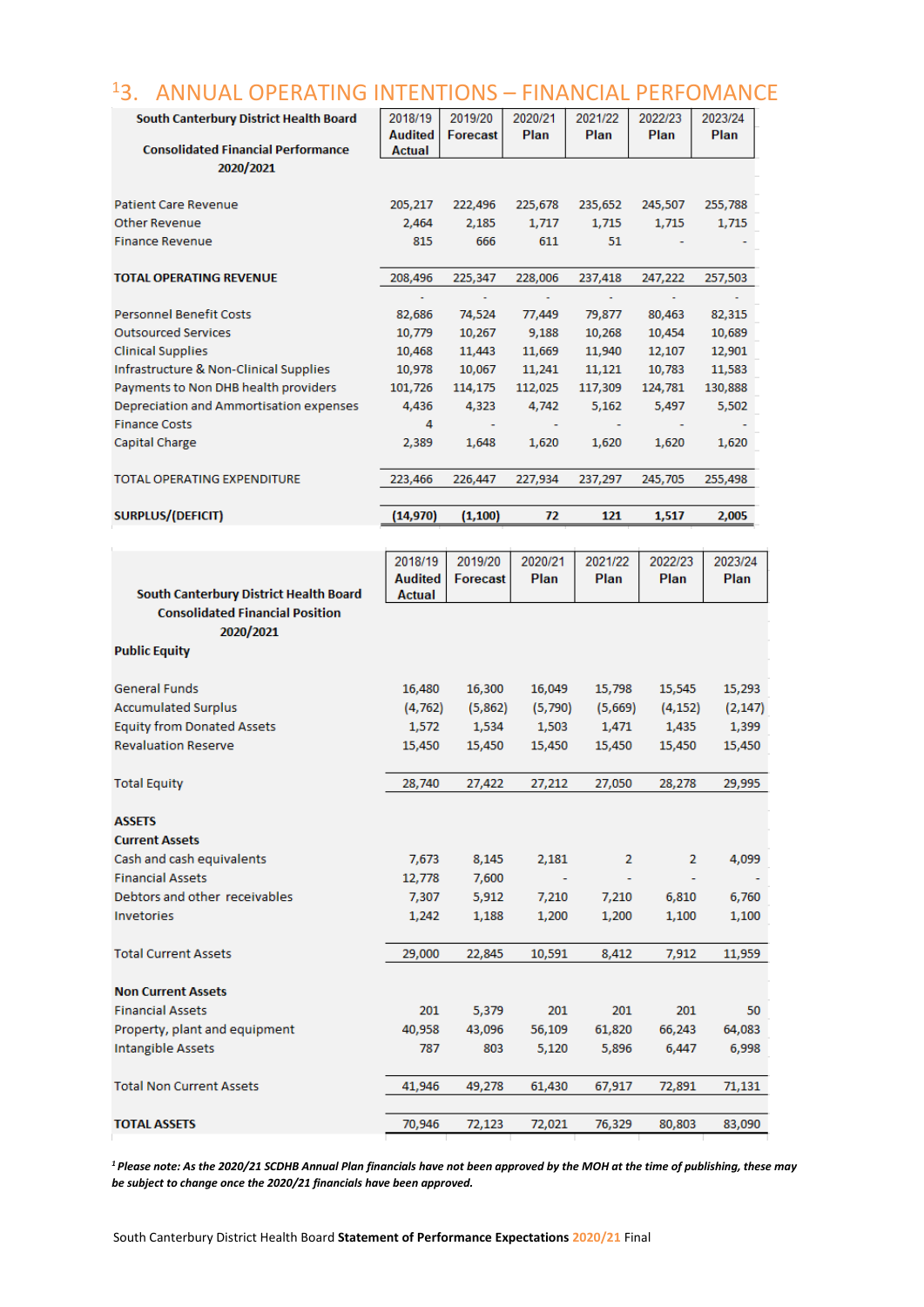| <b>LIABILITIES</b>                   |        |        |        |        |        |        |
|--------------------------------------|--------|--------|--------|--------|--------|--------|
| <b>Current Liabilities</b>           |        |        |        |        |        |        |
| <b>Bank Overdraft</b>                |        |        | ۰      | 3,432  | 3,036  |        |
| Creditors and other payables         | 11,043 | 11,723 | 11,197 | 12,238 | 12,728 | 13,152 |
| <b>Employee Entitlements</b>         | 23,585 | 25,545 | 25,993 | 25,993 | 26,692 | 27,143 |
| <b>Borrowings</b>                    |        |        |        |        |        |        |
|                                      |        |        |        |        |        |        |
| <b>Total Current Liabilities</b>     | 34,628 | 37,268 | 37,190 | 41,663 | 42,456 | 40,295 |
|                                      |        |        |        |        |        |        |
| <b>Non Current Liabilities</b>       |        |        |        |        |        |        |
| <b>Finance Lease Liability</b>       | 337    | 169    | 169    | 169    | 169    | 1,200  |
| <b>Term Loans</b>                    |        | ٠      |        |        |        |        |
| <b>Employee Entitlements</b>         | 7,241  | 7,264  | 7,450  | 7,450  | 9,900  | 11,600 |
|                                      |        |        |        |        |        |        |
| <b>Total Non Current Liabilities</b> | 7,578  | 7,433  | 7,619  | 7,619  | 10,069 | 12,800 |
|                                      |        |        |        |        |        |        |
| <b>TOTAL LIABILITIES</b>             | 42,206 | 44,701 | 44,809 | 49,282 | 52,525 | 53,095 |
|                                      |        |        |        |        |        |        |
| <b>NET ASSETS</b>                    | 28,740 | 27,422 | 27,212 | 27,047 | 28,278 | 29,995 |

| South Canterbury District Health Board             | $1$ -Jul-18<br><b>Opening</b><br><b>Balance</b> | 2018/19<br><b>Audited</b><br>Actual | 2019/20<br>Forecast | 2020/21<br>Plan          | 2021/22<br>Plan | 2022/23<br>Plan | 2023/24<br>Plan |
|----------------------------------------------------|-------------------------------------------------|-------------------------------------|---------------------|--------------------------|-----------------|-----------------|-----------------|
| <b>Statement of Changes in Equity</b><br>2020/2021 |                                                 |                                     |                     |                          |                 |                 |                 |
| Total Equity at start of period                    |                                                 | 41,258                              | 28,740              | 27,422                   | 27,212          | 27,047          | 28,278          |
| Net Surplus/ (Deficit) for year                    |                                                 | (14, 970)                           | (1,100)             | 72                       | 121             | 1,517           | 2,005           |
| Movement in Revaluation Reserve                    |                                                 | 2,667                               |                     | ۰                        |                 |                 |                 |
| <b>Equity Injection Deficit Support</b>            |                                                 | ۰                                   |                     | $\overline{\phantom{a}}$ |                 |                 |                 |
| <b>Capital Repaid</b>                              |                                                 | (217)                               | (217)               | (217)                    | (217)           | (217)           | (217)           |
| <b>Other Movements</b>                             |                                                 | 2                                   | (1)                 | (65)                     | (69)            | (69)            | (71)            |
| Total Equity at end of period                      |                                                 | 28,740                              | 27,422              | 27,212                   | 27,047          | 28,278          | 29,995          |

| <b>CASHFLOW &amp; BANK</b>                 | $1$ -Jul-18<br><b>Opening</b><br><b>Balance</b> | 2018/19<br><b>Audited</b><br><b>Actual</b> | 2019/20<br>Forecast | 2020/21<br>Plan | 2021/22<br>Plan | 2022/23<br>Plan | 2023/24<br>Plan |
|--------------------------------------------|-------------------------------------------------|--------------------------------------------|---------------------|-----------------|-----------------|-----------------|-----------------|
| 2020/2021                                  |                                                 |                                            |                     |                 |                 |                 |                 |
| <b>Total Receipts</b>                      |                                                 | 208,635                                    | 221,472             | 227,395         | 237,565         | 247,816         | 258,493         |
| <b>Total payments</b>                      |                                                 | (203, 593)                                 | (214,908)           | (209,166)       | (236,701)       | (240,973)       | (248,553)       |
| <b>CASH FLOW FROM OPERATING ACTIVITIES</b> |                                                 | 5,042                                      | 6,564               | 18,229          | 864             | 6,843           | 9,940           |
| <b>CASH FLOW FROM INVESTING ACTIVITIES</b> |                                                 | (5,223)                                    | (5, 875)            | (24, 410)       | (20, 692)       | (6, 664)        | (3,024)         |
| <b>CASH FLOW FROM FINANCING ACTIVITIES</b> |                                                 | (457)                                      | (217)               | 217             | 14,217          | 217             | 217             |
| <b>NET CASH FLOW</b>                       |                                                 | (638)                                      | 472                 | (5,964)         | (5,611)         | 396             | 7,133           |
| Plus: Cash (Opening)                       |                                                 | 8,311                                      | 7,673               | 8,145           | 2,181           | (3, 430)        | (3,034)         |
| <b>YTD Net cash movements</b>              |                                                 | (638)                                      | 472                 | (5,964)         | (5, 611)        | 396             | 7,133           |
| Cash (Closing)                             | 8,311                                           | 7,673                                      | 8,145               | 2,181           | (3, 430)        | (3,034)         | 4,099           |

*<sup>1</sup>Please note: As the 2020/21 SCDHB Annual Plan financials have not been approved by the MOH at the time of publishing, these may be subject to change once the 2020/21 financials have been approved.*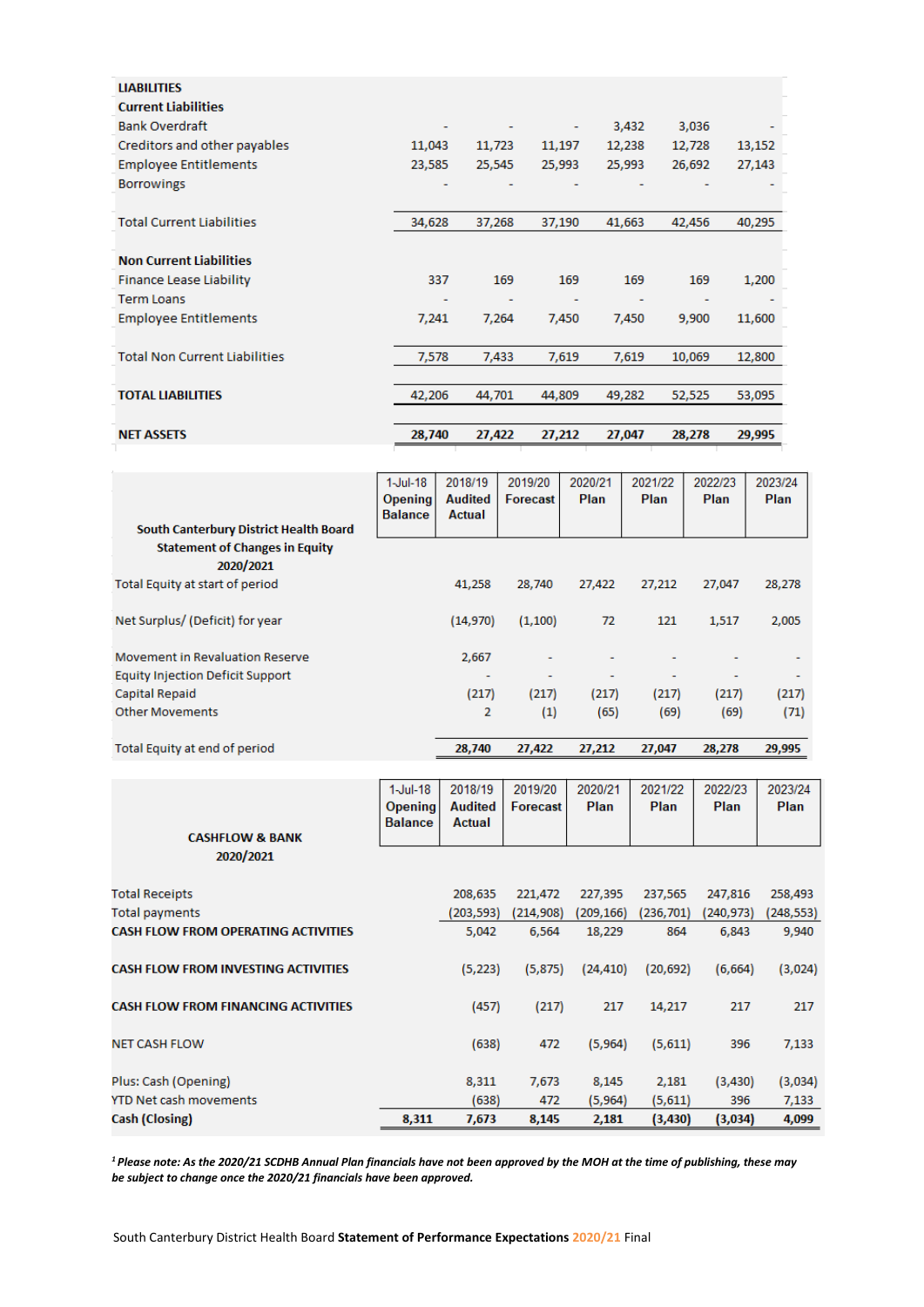# <span id="page-15-0"></span>**3.1 Fiscal Sustainability - Planned Net Results**

South Canterbury District Health Board has a history of achieving breakeven or better on its financial plans and will submit a break-even plan for 2019/20. The DHB continues to face significant challenges and risks to achieving this plan. These include:

- indicative annual funding increases are at the minimum level years 2-4;
- employee industrial settlements have been negotiated for the sector at rates higher than South Canterbury District Health Board's indicative annual funding increase and comprise 68% of annual costs;
- greater demand for services delivered at home and in communities;
- cost pressures in hospital, specialist services and the non-government sector;
- reserve funds for future years to support District Health Board capital investment in the medium term and/or provide an organisational operational contingency;
- strategic investment to progress integrated system approach regionally and nationally; and
- investment for improved outcomes in specific population groups e.g. child and youth, Māori and mental health service clients.

The allowance for cost growth in our funding envelope from the Ministry of Health this year is 3.48%. This is an increase from the Funding Envelope in 2019/20 of \$6.4m.

When recognising industrial settlement pressures, step increases, inflationary and other cost and quality pressures, the South Canterbury District Health Board was not able to find enough financial efficiency gains in a single year to offset the noted pressures. To offset planned deficits in the Provider Arm, a number of reviews of service reconfiguration will be required to lower the cost base. This presents a significant challenge over the next two years.

The Plan financials include productivity and efficiency savings. Savings will be generated through local initiatives. South Canterbury District Health Board has been containing cost growth and reviewing revenue from other activities to ensure that over the next three years we can continue to live within the funding available while maintaining service delivery.

# <span id="page-15-1"></span>**3.2 Fixed Assets**

The Board considers the appropriateness of the valuation of its land and buildings each year in June. A full revaluation of the District Health Board land and buildings was completed as at June 2016. This revaluation realised a gain of \$1.21m on the value of District Health Board assets and included the completed works for Kensington, the Gardens Block, the Records Building, the pending changes at Talbot Park and a large number of information services projects.

A full revaluation is next due to be completed in June 2019. No impact on capital charge, as a result of any requirement to adopt a new valuation, has been provided in either income or expenditure.

#### *Disposal of Land*

South Canterbury District Health Board will ensure that disposal of land transferred to or vested in pursuant to the Health Sector (Transfers) Act (1993) will be subject to approval by the Minister of Health. The District Health Board will ensure that the relevant protection mechanisms that address the Crown's governance obligations in relation to Māori sites of significance and that the requirements of section 40 of the Public Works Act are addressed. Any such disposals will be planned in accordance with s42 (2) of the NZPHD Act 2000. No land disposals have been planned in 2019/20.

#### *Front of Hospital Redevelopment*

The Front of Hospital business case incorporating changes to emergency, outpatients, day stay services, hospital reception and the Café with a spend of \$7m, which was approved by the Board in 2015. These projects are in the final design stage, with building works continuing during 2019/20. In addition to this, work to improve environmental components of the existing central services building is underway to ensure energy efficiency, site infrastructure and preventative maintenance are optimal.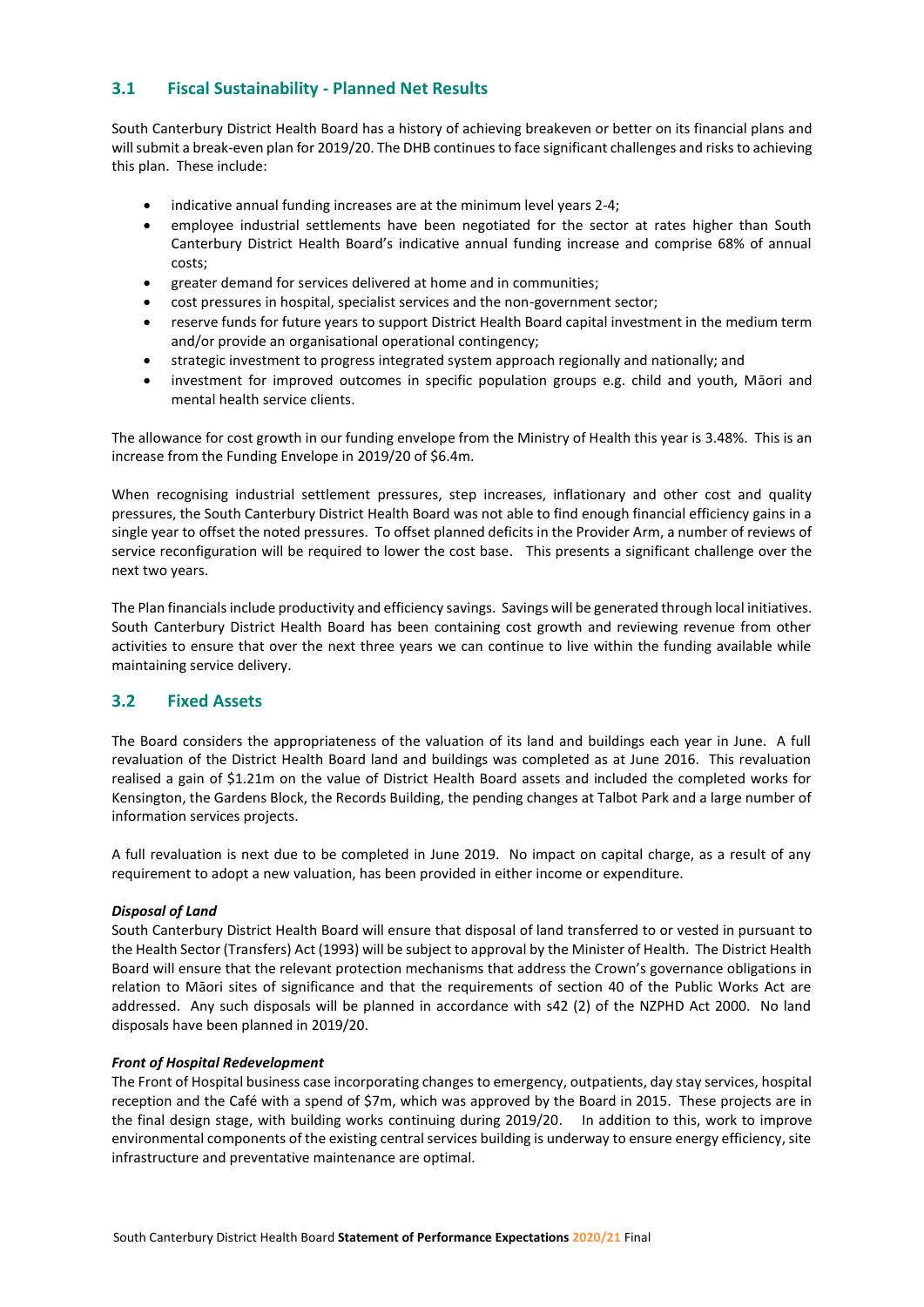# <span id="page-16-0"></span>**3.3 Capital Expenditure**

Capital expenditure is provided in three components:

#### **1. General Capital Expenditure**

| <b>S000s</b>                               | 2020/21 | 2021/22 | 2022/23 | 2023/24 | 2024/25 | 2025/26 | 2026/27 | 2027/26 | 2028/29 | 2029/30 | 2030/31 | Total  |
|--------------------------------------------|---------|---------|---------|---------|---------|---------|---------|---------|---------|---------|---------|--------|
| Buildings, Plant & Equipment excl Clinical | 295     | 366     | 250     | 250     | 250     | 255     | 260     | 265     | 271     | 276     | 282     | 2.725  |
| Clinical Equipment                         | 225     | 261     | 1,411   | 1.430   | ,430    | 1,459   | 1,488   | 518     | 548     | 1,579   | .610    | 14,733 |
| Other Equipments                           |         | 232     | 267     | 275     | 275     | 281     | 286     | 292     | 298     | 304     | 310     | 2.818  |
| IT/IS - devices/hardware                   | 452     | 145     | 151     | 155     | 155     | 158     | 161     | 164     | 168     | 171     | 175     | 1.603  |
| Intangible Assets (Software)               | 153     | 134     | 140     | 144     | 144     | 147     | 150     | 153     | 156     | 159     | 162     | 1,489  |
| Vehicles                                   | 204     | 200     | 208     | 214     | 214     | 218     | 223     | 227     | 232     | 236     | 241     | 2213   |
| Contingency                                | 260     | 300     | 312     | 321     | 321     | 327     | 334     | 341     | 347     | 354     | 361     | 3.319  |
| Minor capital                              | 223     | 174     | 181     | 186     | 186     | 190     | 194     | 197     | 201     | 205     | 209     | 1.924  |
| <b>Total Baseline Capex</b>                | 2.812   | 2.812   | 2.920   | 2975    | 2.975   | 3.035   | 3.095   | 3.157   | 3.220   | 3.285   | 3.350   | 30.824 |

# **2. Special Capital Projects**

Special capital projects are targeted funding which is not available for redistribution should these projects not proceed. Explicit approval for each of these items is required before proceeding.

| \$000s                                        | 2020/21 | 2021/22 | 2022/23 | 2023/24 | 2024/25 | 2025/26 2025/27 |        | 2077/28 | 202073 | 2029/30 2030/31 | <b>Lotal</b> |
|-----------------------------------------------|---------|---------|---------|---------|---------|-----------------|--------|---------|--------|-----------------|--------------|
| <b>Boders</b>                                 | 204     | 4.000   | c       |         |         | 91              | D      |         | ÷      |                 | 4,000        |
| Morgue Chiller                                |         | 150     |         |         |         |                 |        |         |        |                 | 150          |
| New Café/Outpatients/Front Entrance           |         | 3,500   |         |         |         |                 |        |         |        |                 | 3,500        |
| Level 2 Maternity/ Paediatrics                |         | 3,500   |         |         |         |                 |        |         |        |                 | 3,500        |
| Level 1 new Build Ward                        |         | 3.800   |         |         |         |                 |        |         |        |                 | 3,800        |
| Stores/ maintenance                           | 3,104   | 800     |         |         |         |                 |        |         |        |                 | 800          |
| Level 1 ATR/ Mental health Refurbishment      |         |         |         | 2.500   |         |                 |        |         |        |                 | 2.500        |
| Level 3 Medical Floor                         | 623     |         | 3,500   |         |         |                 |        |         |        |                 | 3,500        |
| Level 4 Theatres/Day Stay                     |         |         |         | 3,500   |         |                 |        |         |        |                 | 3,500        |
| Level 5 Surgical Floor                        |         |         | 3,500   |         |         |                 |        |         |        |                 | 3,500        |
| Building Fees                                 | 1.320   | 500     | 500     | 500     |         |                 |        |         |        |                 | 1,500        |
| Environmental Upgrades (Theatre Ventiliation) |         | 200     |         |         |         |                 |        |         |        |                 | 200          |
| CT Scanner                                    |         | 1,700   |         |         |         |                 |        |         |        |                 | 1,700        |
| <b>Total Special</b>                          | 5.251   | 18,150  | 7,500   | 6,500   |         | $\sim$          | $\sim$ |         | $\sim$ |                 | 32.150       |

#### **3. Regional/National Projects**

These are regional / national projects that have been agreed. Explicit approval for each of these items is required before proceeding.

| SCOUs.                          | 2020/21                  | 2021/22 | 2022/23 | 2023/24 | 2024/25 | 2025/26 | 2026/27 2027/28 2028/29 |        |        | 2029/30 | 2030/31 | Total  |
|---------------------------------|--------------------------|---------|---------|---------|---------|---------|-------------------------|--------|--------|---------|---------|--------|
| Data Warehouse / architecture   | ÷                        | 150     |         |         |         |         |                         |        |        |         |         | 150    |
| E-Medication Reconciliations    | 48                       | 48      |         |         |         |         |                         |        |        |         |         | 48     |
| E-Ordering Laboratory           | 64                       | 64      |         |         |         |         |                         |        |        |         |         | 64     |
| E-Ordering Radiology            | $\sim$                   | 75      |         |         |         |         |                         |        |        |         |         | 75     |
| E-Pharmacy                      | ×                        | $\sim$  |         |         |         |         |                         |        |        |         |         | $\sim$ |
| E-Prescription Repository       | $\sim$                   | $\sim$  |         |         |         |         |                         |        |        |         |         | $\sim$ |
| E-Referrals - Stage 3 Triage    | $\sim$                   | 106     |         |         |         |         |                         |        |        |         |         | 106    |
| E-Referrals - Inter / Intra DHB | $\overline{\phantom{a}}$ | w.      |         |         |         |         |                         |        |        |         |         | w.     |
| Growth Charts                   | $\sim$                   | $\sim$  |         |         |         |         |                         |        |        |         |         | $\sim$ |
| MDM                             | ×.                       | $\sim$  |         |         |         |         |                         |        |        |         |         | $\sim$ |
| Mental Health Module            | $\sim$                   | 112     |         |         |         |         |                         |        |        |         |         | 112    |
| Patient Track                   | $\sim$                   | $\sim$  |         |         |         |         |                         |        |        |         |         | $\sim$ |
| Problem Lists                   | $\sim$                   | $\sim$  |         |         |         |         |                         |        |        |         |         | ÷      |
| Provider Index                  | ÷                        | ÷       |         |         |         |         |                         |        |        |         |         | ÷      |
| Emergency Department Solution   | $\sim$                   | 51      |         |         |         |         |                         |        |        |         |         | 51     |
| South Island PICS               | 2.000                    | 1.852   | 212     |         |         |         |                         |        |        |         |         | 2,064  |
| <b>FPIM</b>                     |                          | 931     |         |         |         |         |                         |        |        |         |         | 931    |
| South Island/Regional Projects  |                          | 1,000   | 1,000   | 1,000   |         |         |                         |        |        |         |         | 3,000  |
| <b>Total Strategic</b>          | 2.112                    | 4.389   | 1.212   | 1,000   | $\sim$  | $\sim$  | $\sim$                  | $\sim$ | $\sim$ | $\sim$  | $\sim$  | 6,601  |

|                            |         |        |        |        |       |       |       |       |       |       |       | mail    |
|----------------------------|---------|--------|--------|--------|-------|-------|-------|-------|-------|-------|-------|---------|
| General                    | 2.812   | 2.812  | 2.920  | 2.975  | 2.975 | 3,035 | 3,095 | 3.157 | 3,220 | 3.285 | 3,350 | 30,824  |
| Special Capital Projects   | 5 2 5 1 | 18,150 | 7.500  | 6,500  |       |       |       |       |       |       |       | 32, 150 |
| Regional/National Projects | 2.112   | 4.389  | 1.212  | .000.  |       |       |       | -     |       |       |       | 6,601   |
| Total                      | 10,175  | 25,351 | 11,632 | 10,475 | 2,975 | 3,035 | 3,095 | 3,157 | 3,220 | 3,285 | 3,350 | 69,575  |